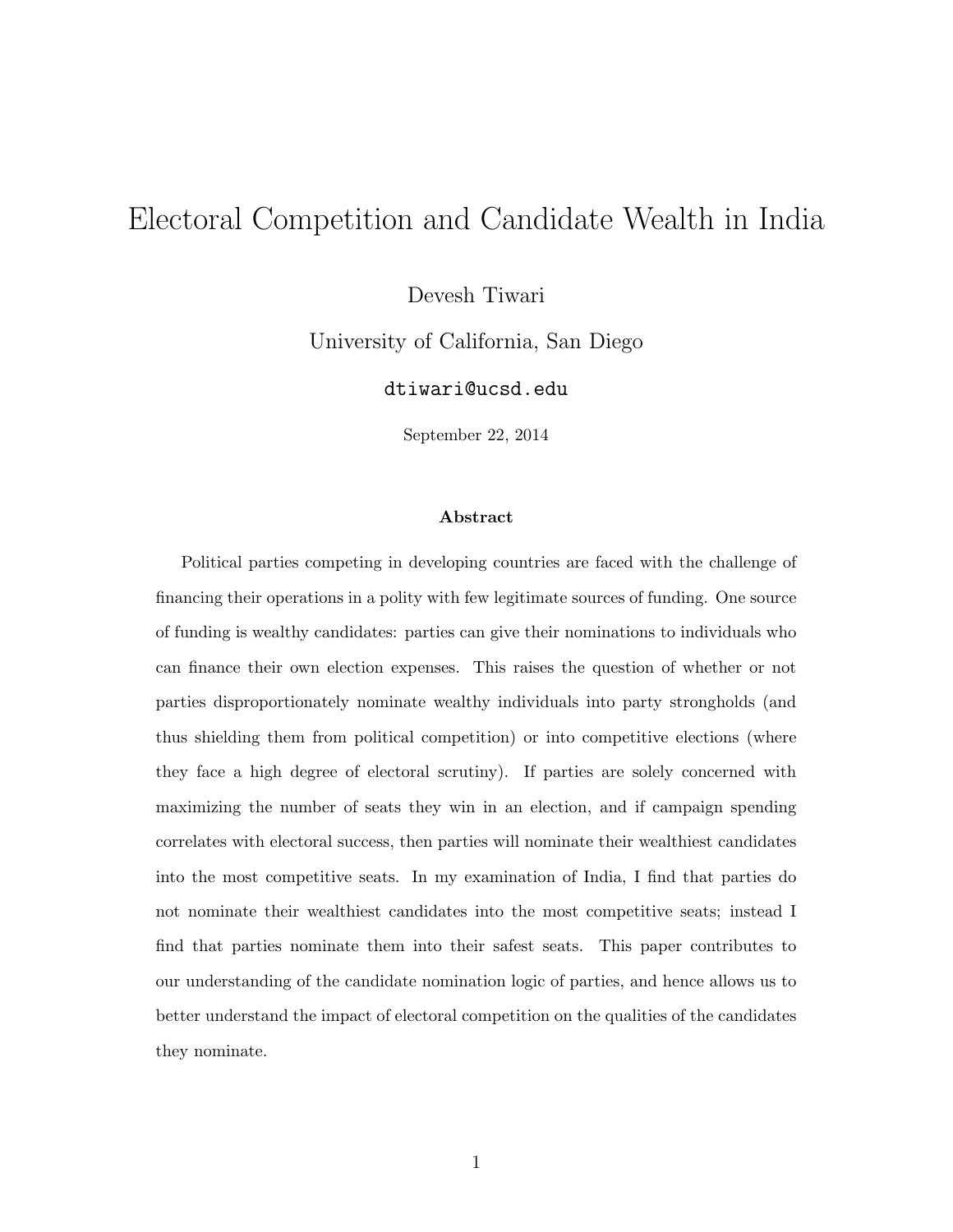### 1 Introduction

One of the most important decisions many parties face is who to nominate as electoral candidates. Understanding the logic underlying this process is important for two reasons. First, it helps us understand what candidate attributes parties value and the type of electoral strategies they might use during elections. Second, electoral candidates that win go onto become members of the legislative or executive branch of government, thus giving them the ability to impact the wellbeing of citizens on a wide scale. Parties' candidates today will be the political class of a polity tomorrow.

The topic of the type of politicians in democracies has received scholarly attention as evidenced in the burgeoning literature on: hereditary politicians (Chhibber, 2011; Smith, 2012) celebrity politicians (Reeves, N.d.), businessmen politicians (Della Porta and Vannucci, 1999; Gehlbach, Sonin and Zhuravskaya, 2010) and criminal politicians.<sup>1</sup> Understanding why parties nominate each of these candidate types requires us to understand why and how they nominate candidates in general. What do parties look for in prospective candidates? What role do candidates play during elections and within the party itself? What goals do parties have and how do they pursue them?

In this paper I test a theory of candidate selection on the nomination of wealthy candidates in India. I argue that parties evaluate potential candidates on two dimensions: (1) The degree to which they help them win a specific seat; and (2) the degree to which they help parties further build their organizational capacity. After parties have evaluated candidates on these two dimensions, they then decide whether or not to nominate candidates into competitive of safe elections. If a given candidate is especially skilled at generating votes, then parties will nominate him or her into a competitive constituency.<sup>2</sup> If a given candidate is especially

<sup>&</sup>lt;sup>1</sup>In March 2002 the Supreme Court of India ruled that all candidates running for public office must file affidavits with the Election Commission of India and disclose, publicly, whether they have ever been charged with committing a crime; the statute number they are accused of violating; and the value of their financial assets and liabilities. The release of these data has catalyzed a research agenda devoted to understanding why candidates with criminal records are present in India (Paul, Samuel, Vivekananda, 2004; Aidt, Golden and Tiwari, 2011; Vaishnav, 2011b; Dutta and Gupta, 2012; Tiwari, 2014).

<sup>&</sup>lt;sup>2</sup>In India, electoral districts are referred to as constituencies. For the sake of consistency, and given that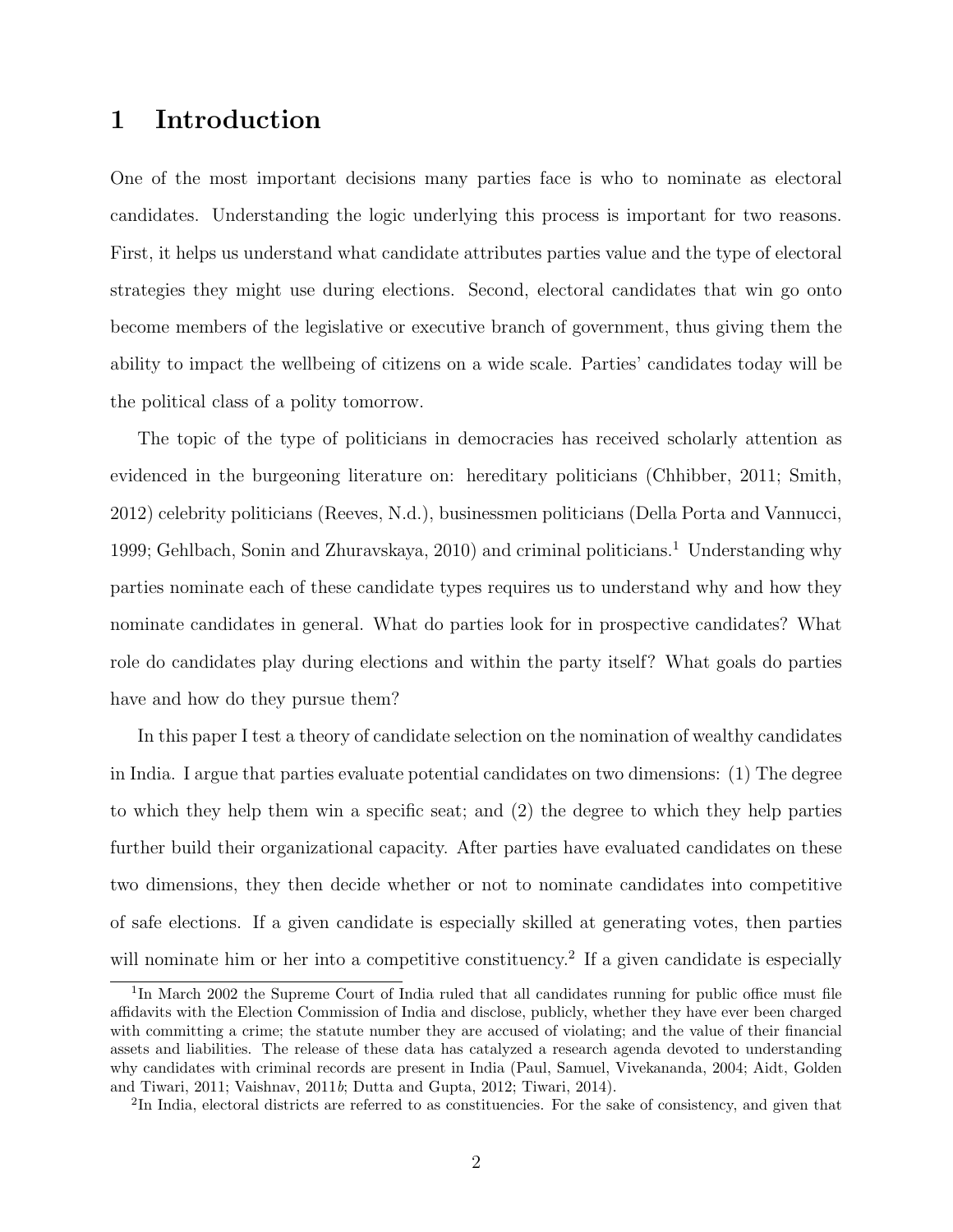skilled at helping parties build their organization, then parties will nominate him or her into a safe constituency.

I hypothesize that wealthy candidates are primarily skilled at helping parties build their organizations for the following reasons: (1) Parties might be able to redistribute some of a candidate's wealth for other purposes, if they can agree to an equitable contract; (2) Candidate wealth might be correlated with other skills and resources, such as connections to a wealthy donor network; (3) Candidate wealth might be correlated with political skill and seniority, as is the case in India (Bhavnani, 2012; Fisman, Schulz and Vig, N.d.). Parties are thus more likely to nominate their wealthiest candidates into their safest seats; I expect there to be a positive correlation between how well a party performed in its prior election and the wealth of its candidates in the current election.

I examine the decision of parties to nominate wealthy candidates into safe or competitive electoral constituencies by analyzing state level election data in India between 2003 and 2007, in conjunction with information about candidates' wealth found in their candidate disclosure affidavits. I find that there is as positive correlation between how well a party performs in their prior election and the wealth of the candidate they nominate in the current election. I also find that parties that nominate wealthy candidates are more likely to win their elections, but that this advantage is relatively small compared to the electoral advantage parties realize from nominating criminal candidates (Tiwari, 2014).

This paper proceeds as follows. Section 2 presents the central theory of this paper arguing that parties will nominate candidates with a comparative advantage in generating votes into competitive seats, while nominating candidates with a comparative advantage in party building into safe seats. Section 3 examines India's institutional environment and how it influences parties' decision on what type of candidate to nominate. Section 4 briefly reviews the candidate nomination process in India and argues that the nomination process is top down; party leaders decide whom to nominate in elections and thus the final slate of candithis paper focuses on India, I use the term constituency to refer to electoral districts.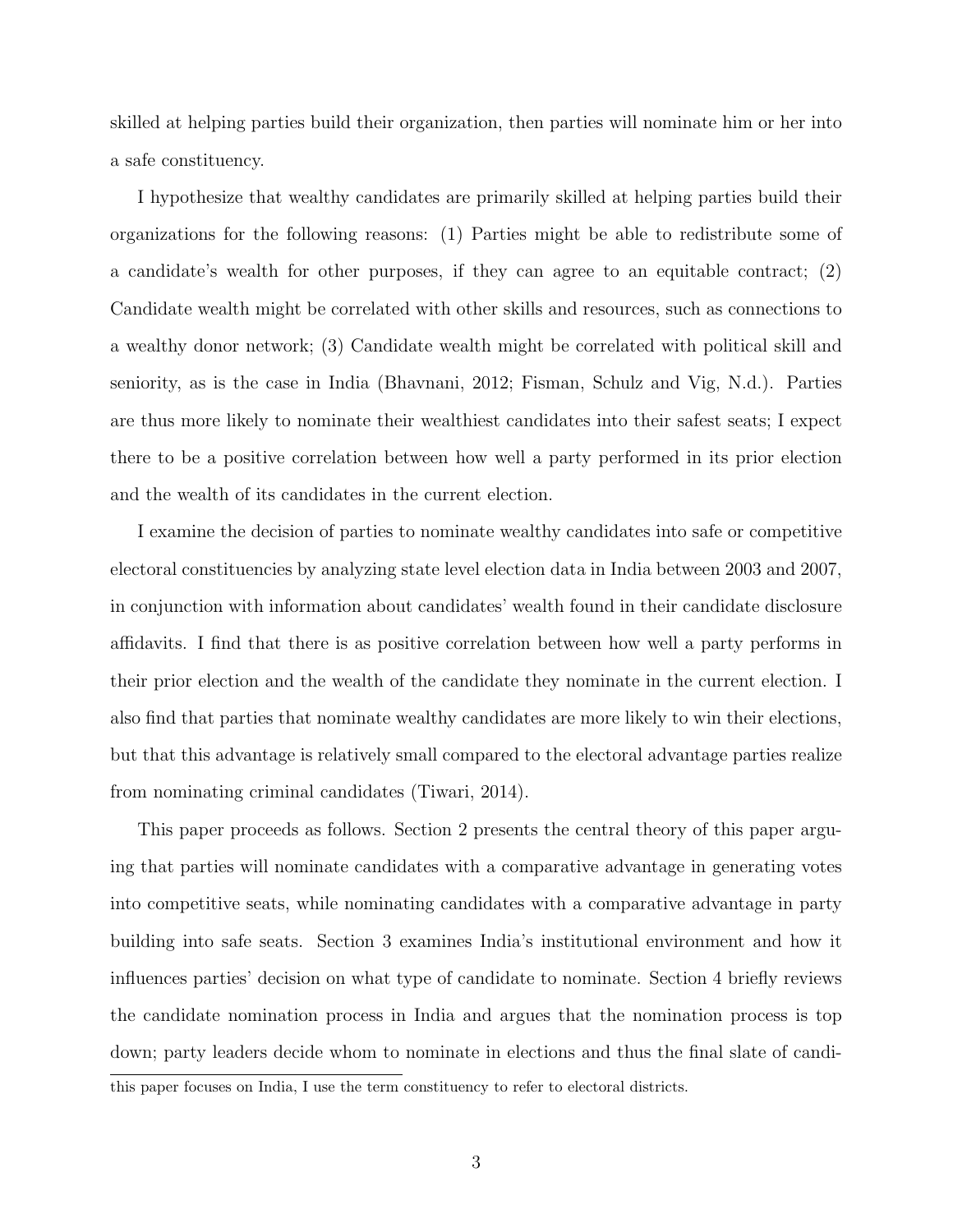dates reflects their preferences. Section 5 presents the hypothesis of this paper, namely that parties will nominate their wealthier candidates into safer seats. Sections 6 and 7 present the data and their empirical analysis, respectively, and finds that there is a positive correlation between how well a party performed in its prior election and its candidates' wealth. Section 8 presents concluding thoughts.

# 2 The Theory

Political parties are complicated organizations that engage in a variety of activities to pursue their goal of winning elections.<sup>3</sup> Parties can court voters and win elections using a variety of techniques. They could use their position in government and appeal to voters on the basis of their ability to deliver programmatic policy benefits to voters, or instead opt to engage in non-programmatic policy making and distribute rents and policy favors to specific and narrow interest groups (Stokes, Susan C et al., 2013). Moving away from the halls of government, parties could also court voters by establishing a reputation for constituency service (Fenno, 1978; Cain, Ferejohn and Fiorina, 1987); and during elections by mobilizing voters using licit (advertisements, rallies, door to door canvassing etc.) or illicit (vote buying, clientelism, voter intimidation) means (Nichter, 2008; Aidt, Golden and Tiwari, 2011; Stokes, Susan C et al., 2013). Successfully undertaking any one of these strategies requires resources and the appropriate personnel to execute them.

Electoral candidates can help parties pursue these strategies and win elections for two reasons. First, candidates can contribute resources and personal effort toward helping the party reach voters through their actions in government (if they win office) and the electorate. These activities include, but are not limited to: helping parties formulate and execute pro-

<sup>3</sup>Scholars differ on how they characterize the goal, or goals, parties pursue. For example, Downs (1957) views parties as organizations solely interested in maximizing the number of votes they win in order to win elections while Strøm and Müller (1999) argue that parties pursue multiple goals and make tradeoffs with respect to winning office, maximizing votes, and enacting policies. In this paper, I assume parties are office seeking entities that can achieve those goals using a variety of strategies. Incorporating other party goals would serve to complicate the argument but not derail its basic point: some electoral candidates are better than others in helping parties pursue a given strategy or goal.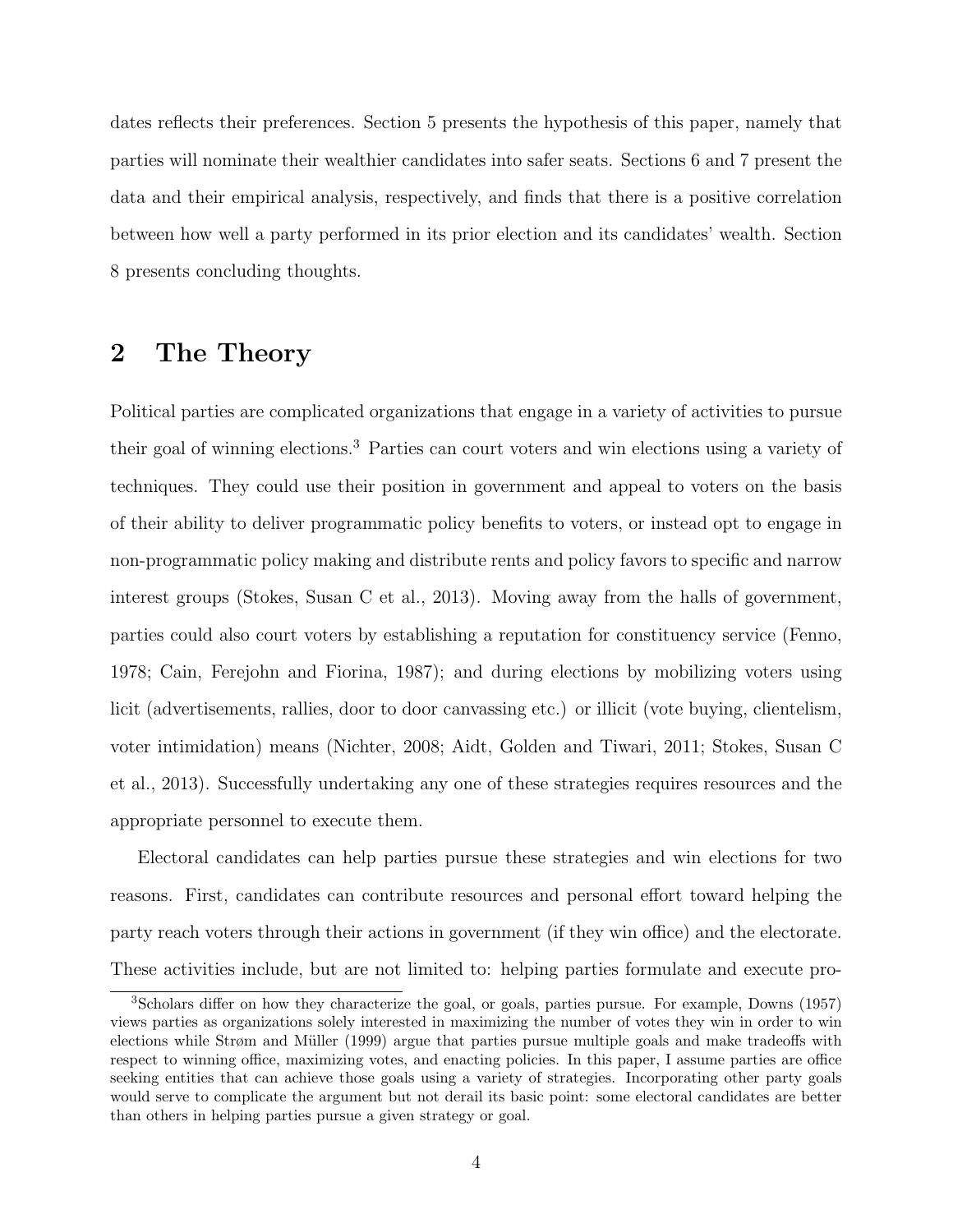grammatic policies; target and cement clientelistic deals with interest groups and voters; and engage in constituency service. Second, candidates are the public face of the party during elections and are charged with campaigning on behalf of the party; though they often campaign for the sake of their own electoral prospects. Whether or not candidates highlight their party or their own achievements is conditioned by the political and electoral institutions present in a polity (Carey and Shugart, 1995).

Candidates can thus help parties win elections by: (1) Contributing effort and resources toward helping the party organization collectively deliver benefits to voters via the policy making process or the party machinery itself; and (2) Contributing effort and resources toward courting and mobilizing voters within their own electoral constituency. I theorize that parties evaluate candidates on the basis their party building attributes, and their personal vote generating attributes. The ultimate decision on whom to nominate in an election boils down to whether or not a party realizes a greater utility from nominating a vote generating candidate or a party building candidate, which in turn is partially a function of the efficacy of pursuing party-centric or candidate-centric strategies to win elections.

I now focus on the decision of a party to nominate a given candidate into a safe seat, one where they expect to win relatively easily, and a competitive seat, where the outcome is much less certain. It is important to note that the benefit parties stand to realize from nominating a given candidate is conditional on how competitive an election is. When elections are very close, the relative value of vote generating candidates for parties is at its highest because nominating one may spell the difference between winning and losing. When elections are not very close, the relative value of vote generating candidates is smaller because it is unlikely that their nomination will change the election's outcome. Vote generating candidates are thus more valuable when elections are competitive, while party building candidates are more valuable when elections are uncompetitive.

Given that candidates can help parties in two ways, note that it is possible that parties could nominate a candidate even if he or she is a liability on one of the dimensions parties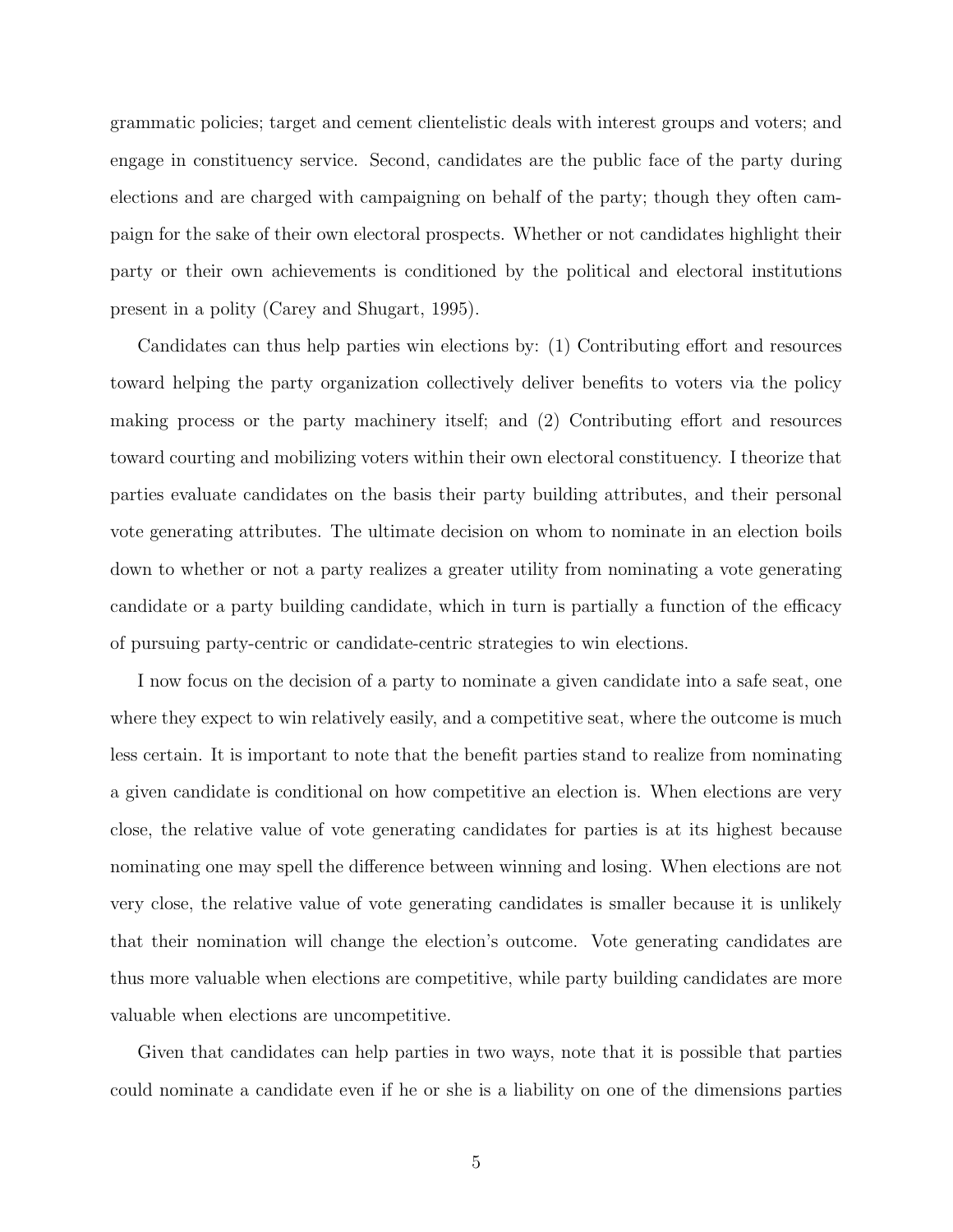care about. Suppose parties place a great deal of importance on winning a given seat, then the premium they place on a candidate's vote generating attributes could be so great that they are willing to tolerate nominating a candidate that harms their party's brand. Correspondingly, if parties believe that a given candidate is especially invaluable for building their organizations, then they could be willing to nominate him or her even if doing so reduces their constituency level vote share. In this case parties would seek out a safe constituency, one where they expect to win by a wide margin, for the candidate.

To summarize, I theorize that parties nominate candidates using the following logic: First, parties determine how many seats they can win on the basis of the strength of their brand; second, parties evaluate candidates based on their personal vote generating attributes and party building attributes; third, parties determine which constituencies are competitive and which ones are safe; fourth, if a constituency is competitive, then a party will nominate a candidate with a comparative advantage in generating votes; if a constituency is safe, then a party will nominate a candidate with a comparative advantage in party building.

### 3 Institutions in India

In the previous section I argued that parties nominate candidates based on their personal vote generating attributes and their party building attributes. The value parties place on each of these attributes is partially conditioned by a polity's institutional environment and party system. In this section, I argue that India's institutional environment presents parties with conflicting incentives on whether to pursue vote generating candidates or party building candidates; and parties in India have a high demand for quality candidates and their resources given the competitive and fragmented nature of its party system.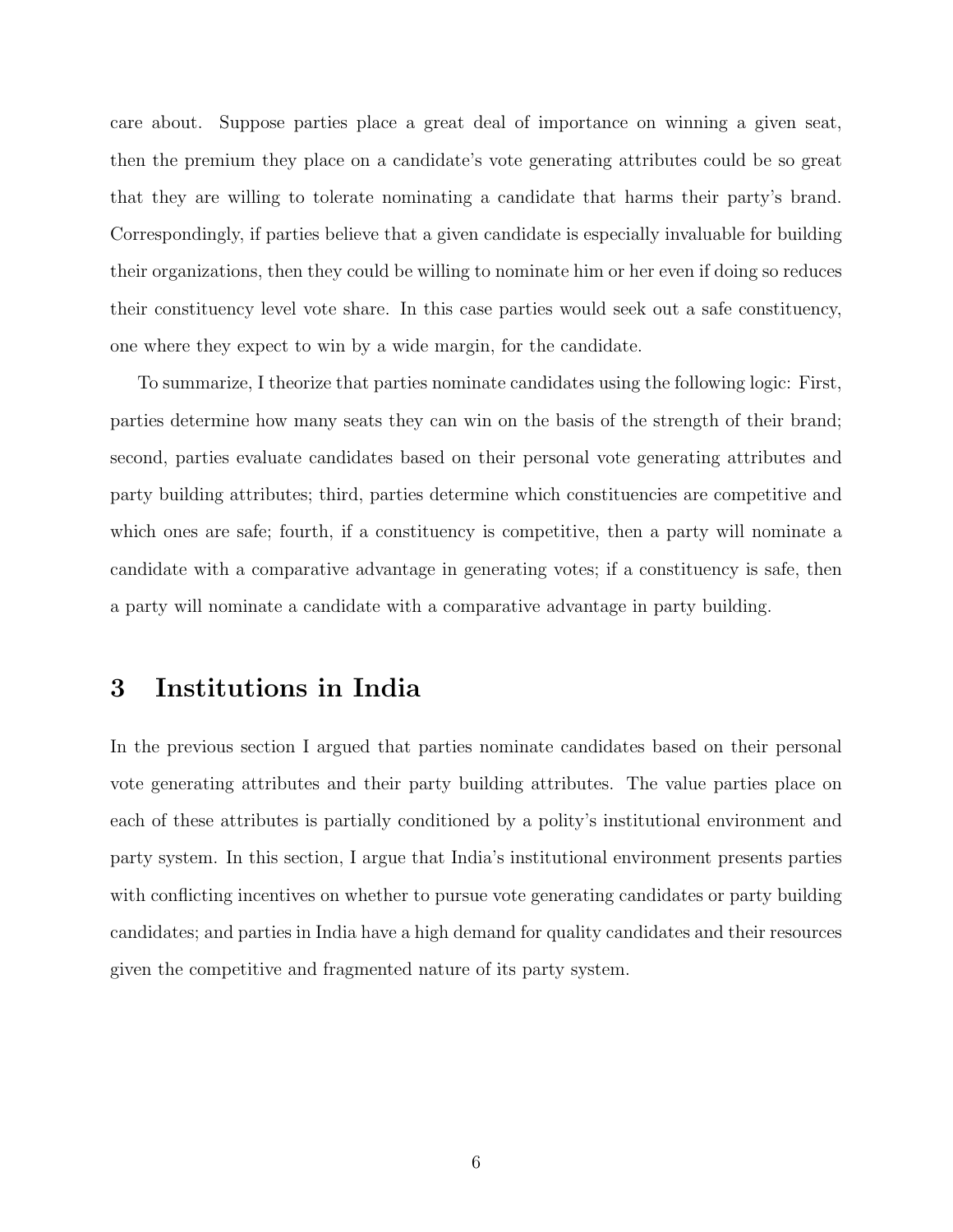#### 3.1 Political and Electoral Institutions

India is a federal parliamentary democracy using a First Past the Post (FPTP) electoral rule at both the state and federal levels of government. The national parliament is bicameral: the first chamber is called the Lok Sabha and the second chamber is called the Rajya Sabha. The Lok Sabha is a popularly elected body with a maximum term length of five years. Members of the Rajya Sabha are indirectly elected by the state legislatures for a six year term.<sup>4</sup> The Prime Minster of India is the head of government and requires the support of a majority of the Lok Sabha. As is the case in most parliamentary democracies, the Lok Sabha may call for a vote of no confidence (or "trust vote" as it is called in India), and the Prime Minster has the power to dissolve the Lok Sabha and call for early elections.<sup>5</sup>

At the state level, the head of government is called the Chief Minister (analogous to the Prime Minister) who also must be able to demonstrate that she has the support of a majority of the popularly elected state legislative assembly (Vidhan Sabha). These assemblies are elected for a maximum of five years before new elections are to take place, but elections may be called earlier if the Chief Minister initiates a new round of elections or if she fails to demonstrate that she has the confidence of the legislative majority.<sup>6</sup>

The institutional environment in India presents parties conflicting incentives regarding the type of candidate to nominate in elections. On the one hand, a parliamentary form of government privileges cohesive parties that can efficiently and effectively win elections. This is because the incentives of individual Members of Parliament (MP) are aligned with that of the party as a whole: to win enough seats in order to be a part of the parliamentary majority and control the government. In principle, MPs belonging to parties that are not in the majority are essentially shut out of government and the policy making process, thus

<sup>4</sup>Each member of the Rajya Sabha is elected for six years, but a third of the Rajya Sabha is elected every two years. State legislatures elect their state's representatives via the Single Transferable Vote.

<sup>&</sup>lt;sup>5</sup>Strictly speaking, the power to dissolve the Lok Sabha lies with the President of India (the largely ceremonial Head of State) on the advice of the Prime Minister. As a practical matter all dissolution requests by the Prime Minster are honored by the President. The President is elected for a five year term by an electoral college consisting of the Lok Sabha and state legislatures.

<sup>6</sup>Dissolution powers are vested with the Governor of the state who is appointed by the President of India for fixed five year terms. State governments are dissolved by the Governor on the advice of the Chief Minister.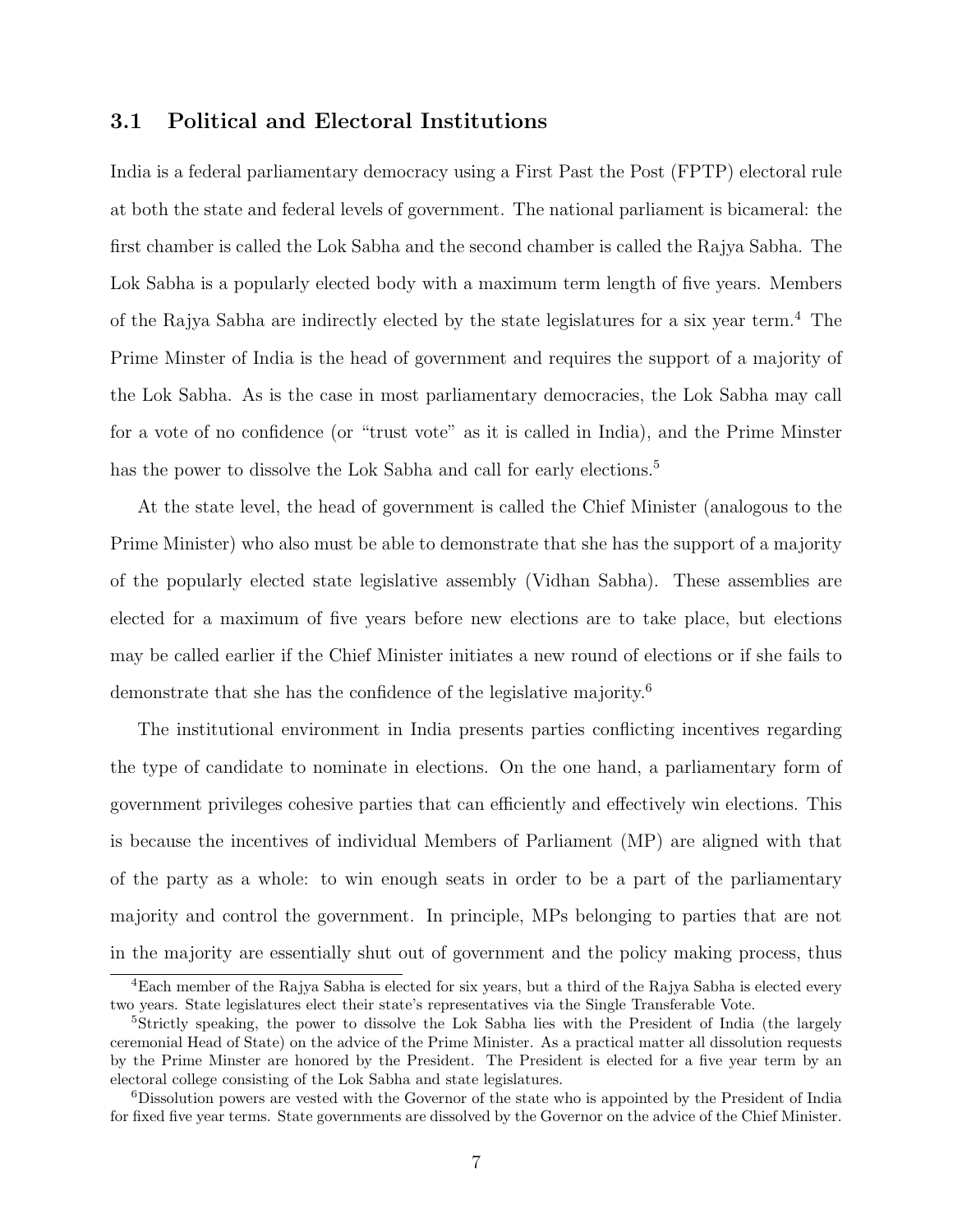giving her little means to gain any sort of benefit from her office. As a result, party members in parliamentary democracies have an incentive to delegate a great deal of authority to party leaders — authority that allows these leaders to focus on party building efforts and enforcing party discipline (Diermeier and Feddersen, 1998; Shugart, 1998; Carey, 2007). These leaders, in turn, have an incentive to recruit like minded members to the party; loyal individuals willing to toe the party line.

On the other hand, the FPTP electoral rule gives candidates an incentive to cultivate the personal vote (Carey and Shugart, 1995). Candidates contesting elections under these rules, where the candidate with most votes in an electoral constituency wins the election, can either highlight his party or highlight his own personal traits and characteristics. In cases where a candidate's party is unpopular, a candidate may find it rational to highlight his own personal reputation at the expense of the party's. While such candidates may be more reluctant to toe the party line, party leaders — particularly those whose parties do not have a credible reputation for delivering policy related benefits to voters— may be tempted to nominate candidates that have cultivated a personal vote. In other words, the institutional environment in India presents incentives for elections to be party-centric or candidate centric. The type of elections influences the type of candidates parties prefer to nominate: those skilled at building the party label or those skilled at winning elections.

#### 3.2 Party System

India's party system has witnessed a whole scale transformation from one dominated by a single party to a fragmented party system where coalition government tends to be the rule, rather than the exception. In the period immediately following independence, the Indian National Congress (Congress Party or INC) was the dominant political force in India. Between 1952 and 1977, the Congress Party won nearly every national election and the overwhelming majority of state elections. The Congress Party consolidated their power by forming patron-client relationships with regional elites, rewarding them with patronage in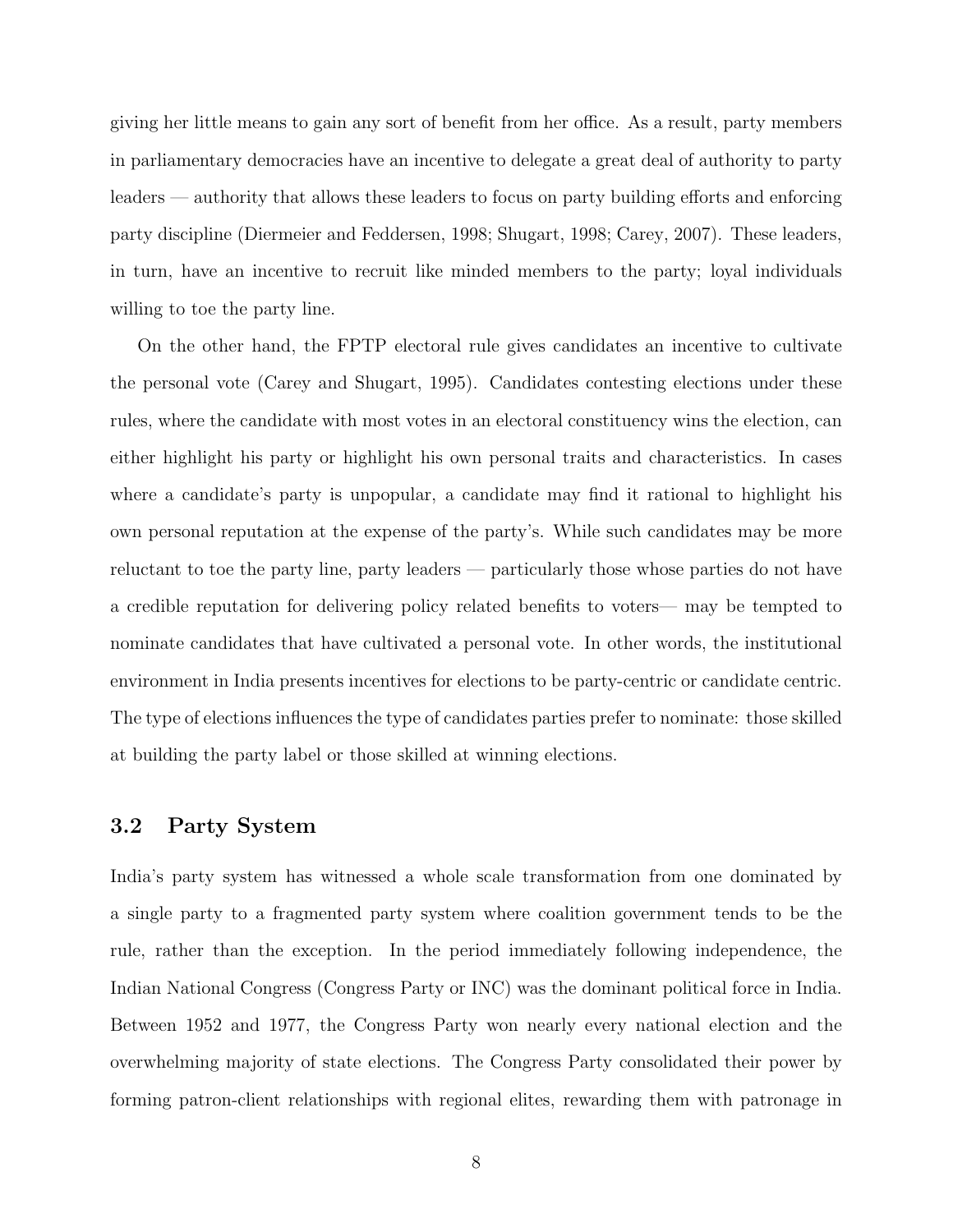exchange for the political support of poor voters under their sway (Kothari, 1964; Chhibber, 2001). In conjunction with using regional elites, the Congress party also relied on "vote banks" (organizations that engaged in vote buying and intimidation) which often relied on illicit and coercive means to realize votes (Breeding, 2011).

As the Congress Party's dominant position eroded, the party system at large began to fragment as well. Regional and caste based parties began to play a larger role in politics, and the Bharatiya Janata Party (BJP) became the Congress's new national level rival. This trend began in the 1970s but accelerated sharply in the early 1990s after the implementation of economic reforms and aggressive, caste-centric, affirmative action policies (Chhibber, 2001). Thus, while the early era of Indian politics was marked by single party rule at both the central and most state level governments, the 1990s saw the rise of coalition governments nearly everywhere.

This increase in political competition was not accompanied by a strengthening of party organizations (Kohli, 2009; Chhibber, Jensenius and Suryanarayan, 2012). To the contrary, political parties in India revolved around charismatic leaders, lacked internal democracy, and lacked the capacity to formulate policies and recruit quality candidates (Hasan, 2010). As a result, parties had the ability to directly appeal to voters during elections but lacked the capacity to make credible programmatic promises. Instead, they relied on clientelism (Wilkinson, 2007), vote banks (Breeding, 2011), and the use of sectarian cues (Wilkinson, 2006; Chandra, 2004) to win elections. The twin result of these dynamics was an increase in the competitiveness and cost of elections and to what Atul Kohli describes as the "deinstitutionalization" of the party system in India (Kohli, 2009). It is against this backdrop that parties have a demand for the resources both criminal and wealthy candidates possess.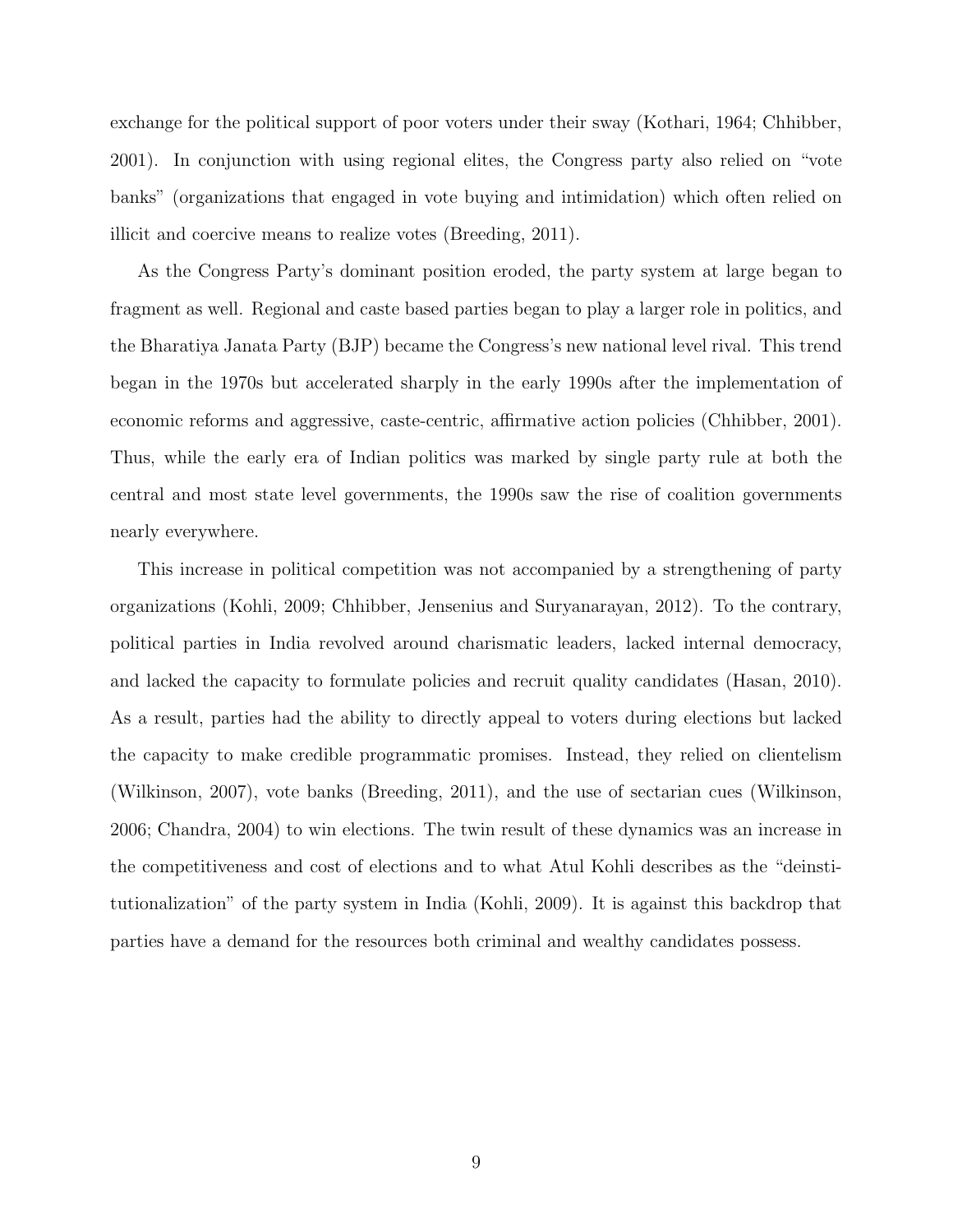### 4 Party Nomination and Finance

Due to the opaque and secretive nature of the inner workings of parties, little is known about how parties operate.<sup>7</sup> Hasan (2010) describes parties in India as being largely autocratic entities whose operations revolve around charismatic leaders. The autocratic nature of parties — and in particular with regards to the nomination of candidates and allocation of party leadership posts — has resulted in party splits and the creation of new parties (Chandra, 2004). These dynamics do little to quell the fragmentation of the party system nor does it contribute to its institutionalization at large.

Two party functions that bear directly on this paper concern the financing of party operations and the nomination of candidates. The former determines the degree to which parties have a demand for money and moneyed candidates, while the latter determines how parties recruit and nominate them. In cases where a party's demand for financing is especially acute, parties may seek candidates that can finance their own elections. Correspondingly, if parties are well financed, then they may place a greater priority on candidates that can serve other political purposes. How parties finance themselves shapes their demand for moneyed and criminal candidates; the political logic driving their nomination process shapes whether or not these candidates are nominated.

#### 4.1 Party Financing

Contesting elections in India is expensive. According to the Election Commission of India, parties spent an average of 70-100 million Rupees (then 2 million U.S. dollars) to win a seat in the 2009 elections (Merchant, 2011; Gowda and Sridharan, 2012). The sheer magnitude of these costs, coupled with the fact that elections themselves have become very competitive,

<sup>7</sup>There is little systematic knowledge regarding precisely how parties nominate candidates, owing to the fact that India lacks primary elections and parties operate more or less as black boxes. An exception to this trend is found in Farooqui and Sridharan (2014); these authors interviewed party leaders and other notables from the Indian National Congress (Congress Party), the Bharatiya Janata Party (BJP), the Communist Party of India (Marxist) (CPI(M)), the Bahujan Samaj Party (BSP), and the Samajwadi Party (SP) about the candidate nomination process used in the 2004 and 2009 national elections.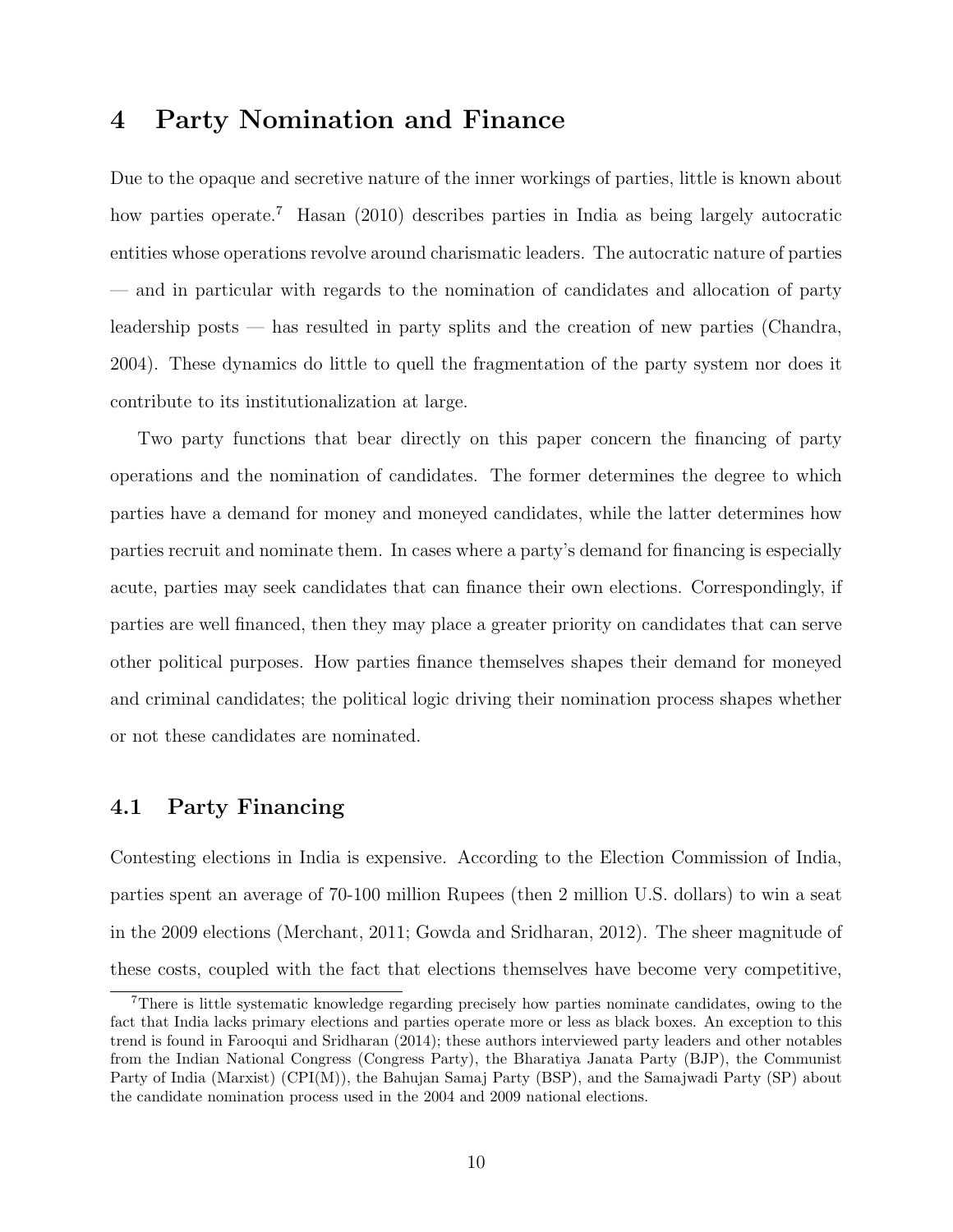has increased the pressure parties face to raise money for elections and other party building activities. Where does this money come from?

Parties have traditionally raised money from membership dues and private financing (Sridharan, 1999; Gowda and Sridharan, 2012). The latter, it should be noted, is often from wealthy individuals who are evading taxes and looking for political favors. The concern over the presence of "black money" — income that is not taxed or generated via illicit means — has been so high that it has spawned several government investigations and reforms.<sup>8</sup> Though the entire history of campaign finance reform efforts in India is not the focus of this paper, it is important to note that complicated campaign finance laws, a byzantine income tax regime, and increasing election expenses has created a dynamic where "black money" is funneled by wealthy elites into elections. Parties have a high demand for financing because there are few legitimate sources for money; and wealthy individuals have a supply of untaxed and illicit income waiting to be used for other purposes.

Parties in power are at a decided advantage compared to those in the opposition with regards to attracting this wealth. Ruling parties at both the federal and state levels of government are in a position to sell policy favors to moneyed interests (Sridharan, 1999; Kochanek, 2010; Gowda and Sridharan, 2012). This behavior was especially common during the "permit quota license raj" era of India when the Congress Party was dominant; wealthy elites and those representing corporate interests would often "purchase" permits and licenses from a state that wielded enormous influence over the economy. The economic reforms of the late 1980s reduced the presence of the state in the economy to a large extent, but the basic contours of this rent-seeking arrangement remain unchanged (Gowda and Sridharan, 2012).

Realizing these aforementioned rents required parties to be in government. As political competition became more and more fragmented and competitive, the likelihood that a given party could reliably be in office declined as well. This increase in political uncertainty meant that parties are under pressure to raise money from sources that are not dependent on ruling

<sup>8</sup>Please refer to Section II in (Gowda and Sridharan, 2012) for an overview about the evolution of party election financing in India.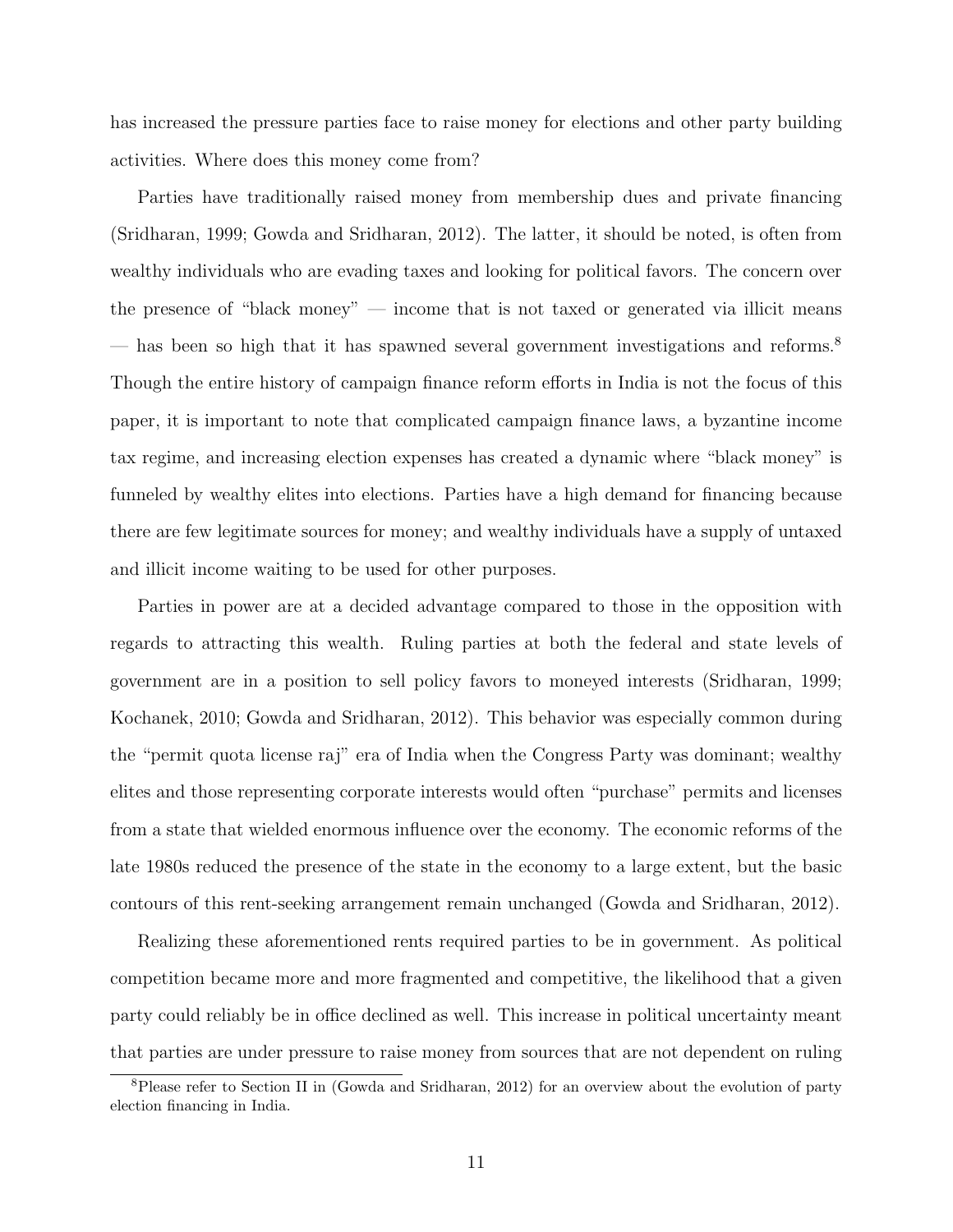the state. One such source of financing comes from individual candidates; parties seek out candidates that can fund their own election expenses (Vaishnav,  $2011a$ ). Candidates are willing to undertake the expense of running for office in order to access the rent-extracting opportunities that are present to elected representatives including the ability to direct patronage to supporters (Chandra, 2004), and using their position in public office to access money from the private sector such as the construction industry (Kapur and Vaishnav, 2011) and sugar industry in Maharashtra (Sukhtankar, 2012). In the most extreme case, parties may simply sell their nomination to electoral candidates (Farooqui and Sridharan, 2014).

Parties have a demand for quality candidates, but how do they nominate them? Do party leaders have sole discretion on whom to nominate? Do they face any restrictions? The ability to infer why parties nominate certain types of candidates rests on the idea that the distribution of candidates polity-wide reflects the preferences of party leaders, which in turn, reflects the type of value candidates can bring to parties.

If party leaders do not have the final say over the candidate nomination, then the distribution of candidates no longer reflects the preferences of party leaders. Instead, it now incorporates the preferences and bargaining power of other agents. In India the candidate nomination process is centralized; for all major parties, the final decision on whom to nominate lies with the central leadership even if local party officials have a voice on whom to nominate in a constituency (Farooqui and Sridharan, 2014). Furthermore, there is no geographic residency requirement, so parties are free to nominate candidates into a constituency even if they do not reside there.<sup>9</sup> Finally, being an incumbent does not guarantee that a candidate will retain that seat in the next elections as parties routinely drop incumbents as candidates (Farooqui and Sridharan, 2014). Combined, these factors suggest that party leaders have the authority to nominate whatever candidate they see fit, and to create a slate of candidates which maximizes the benefits the party realizes as a whole.

When nominating candidates, the most important candidate attribute is "winnability"

<sup>&</sup>lt;sup>9</sup>In the 2014 national elections, the presumptive Prime Ministerial candidates for the Aam Aadmi Party, the BJP, and the Congress Party all contested elections in constituencies they did not reside in.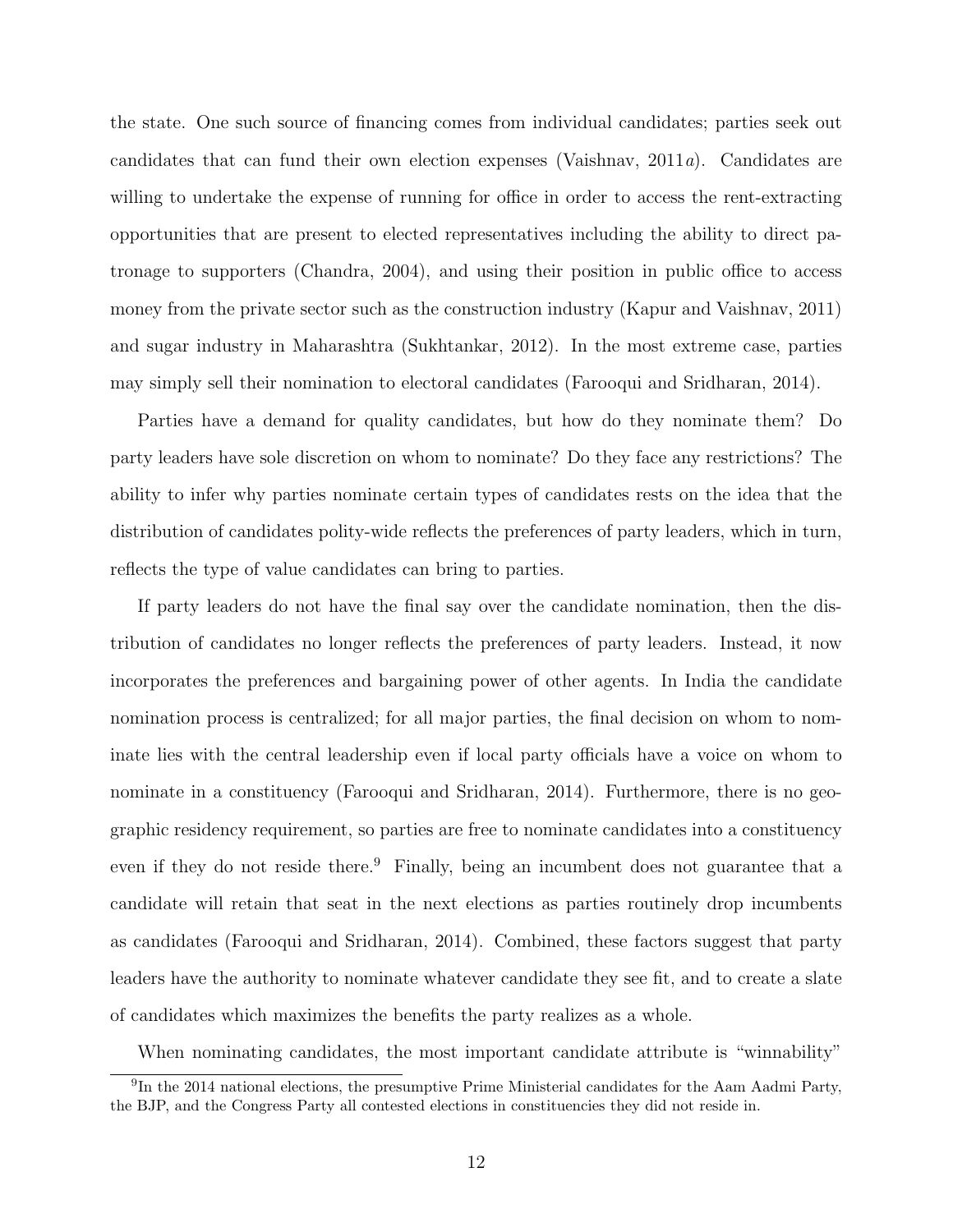— the ability of a candidate to garner enough votes and win (Farooqui and Sridharan, 2014). Depending on the region of India an election is being contested in, and the party in question, the winnability of a candidate is highly correlated with caste. Parties carefully examine the caste composition and alliance structure of an electoral constituency and then choose a candidate belonging to a numerically and strategically important caste group (Farooqui and Sridharan,  $2014$ <sup>10</sup> Choosing a candidate wisely on the caste dimension might lead to a party garnering a substantial share of that community's vote. Another trait associated with "winnability" is money: parties have a high demand for candidates that can finance their own election expenditures (Vaishnav, 2011a; Gowda and Sridharan, 2012).

In addition to the winnability dimension parties also care about other candidate traits, though they vary in what they value. Kochanek (1968) argues that Chief Ministers desire candidates that will stay loyal to him or her while the legislature is in session; given the possibility that co-partisans may defect and form splinter groups. Personal and partisan loyalty is most likely still an important attribute given the fact that the head of a party's organizational division and legislative division are often in conflict with another (Bohlken, 2010) and that party splits and defections are common (Bohlken, 2010).

In addition to ascertaining the personal loyalties of candidates, parties and party leaders also take into consideration the level of loyalty candidates have demonstrated toward the party as a whole. The Communist Party of India (Marxist), for example, evaluates prospective candidates based on the amount of party work they have done: party members that have invested effort in building the party organization are more likely to be nominated. The BJP, on the other hand, is known to give preference to party members that have demonstrated loyalty toward Hindu nationalism and its associated politics (Farooqui and Sridharan, 2014).

To summarize, I argue that parties in India care about two types of candidate attributes. The first is related to constituency level concerns centering on whether or not nominating a

<sup>&</sup>lt;sup>10</sup>Though caste is an important consideration, it is not the case that explicitly caste-centric parties like the BSP or the SP only nominate candidates belonging to their core constituency group. It is quite common for these parties to choose candidate that belong to a swing caste or identity group such as a Muslim, Brahmin, etc.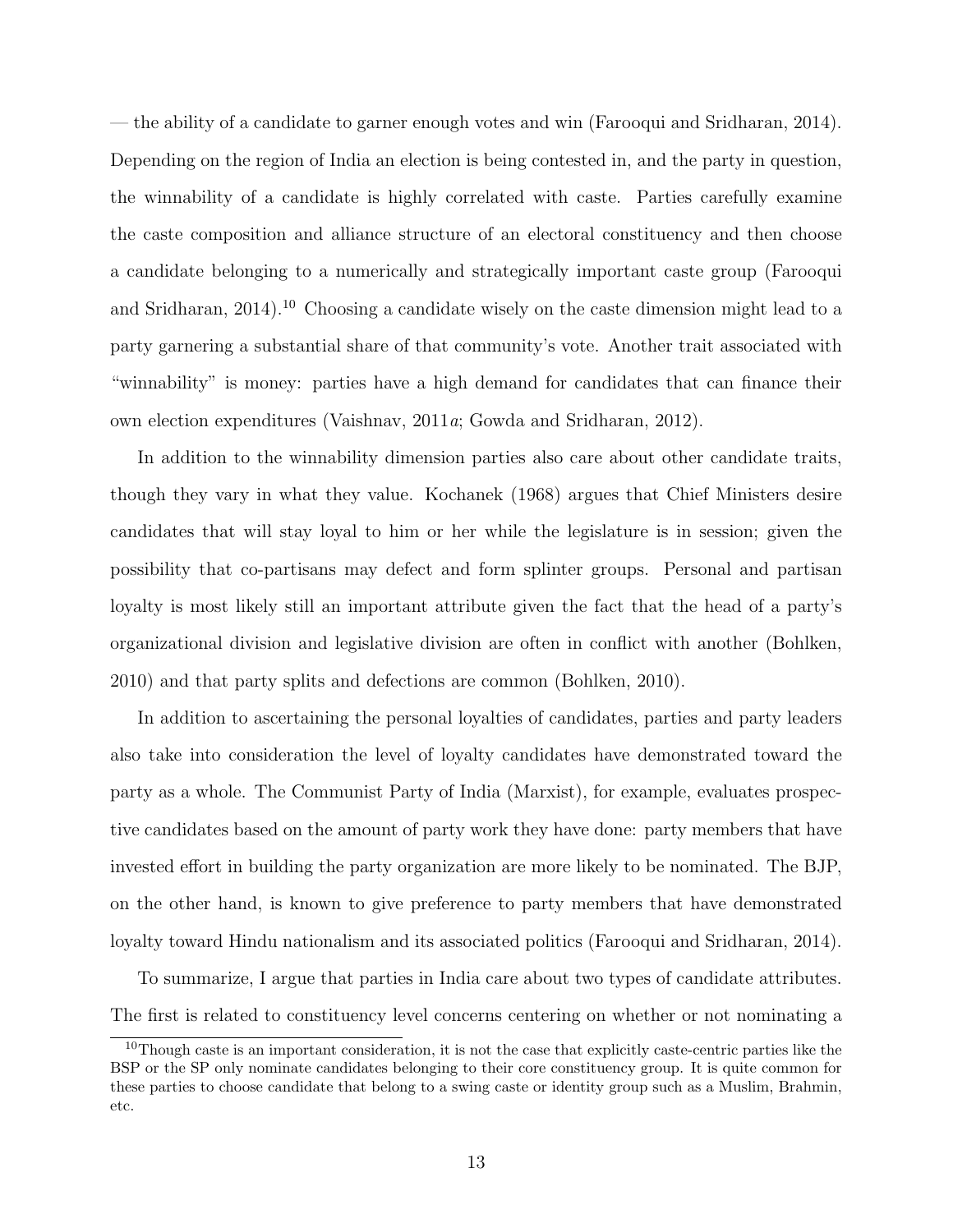candidate enhances their electoral prospects in a constituency. The second type of attribute is a residual category consisting of concerns that are orthogonal to a party's electoral prospects in a constituency. These concerns relate to the degree to which a candidate can serve the other interests of a party or party leaders. Some of these considerations are directly related to loyalty to a party's platform; to party building (the Communist Parties); to maximizing the number of seats a party wins in an election (caste-balance of the SP and the BSP); and personal loyalty to party leadership. Given that it is possible that these two considerations could come in to conflict — a winnable candidate might not be a loyal one — parties have to balance these competing dimensions when choosing a candidate.

## 5 Hypotheses

The central premise of this paper is that parties nominate vote generating candidates into competitive constituencies while nominating party building candidates into safe constituencies. The question then becomes: Are wealthy candidates primarily skilled at generating votes, or are they primarily skilled at helping parties build their organizations? On the one hand, we might think that candidates' wealth could be useful to generate votes, especially given the importance of money in electoral campaigns in India.

On the other hand, wealthy candidates might have a comparative advantage in building a party's capacity for three reasons. First, winning elections might require more than just money; other skills such as having the ability to mobilize voters, organize rallies, engage in clientelistic exchanges, or engage in illicit campaigning strategies might also be required to win elections. Unless wealthy candidates are more likely to possess these qualities, their wealth alone is no guarantee that they are skilled at generating votes. Second, wealthy candidates might differ from non-wealthy candidates in unobserved ways. In particular, it is possible that these candidates also have access to greater wealth due to their connections in the private sector; such connections might become a valuable source for parties for money.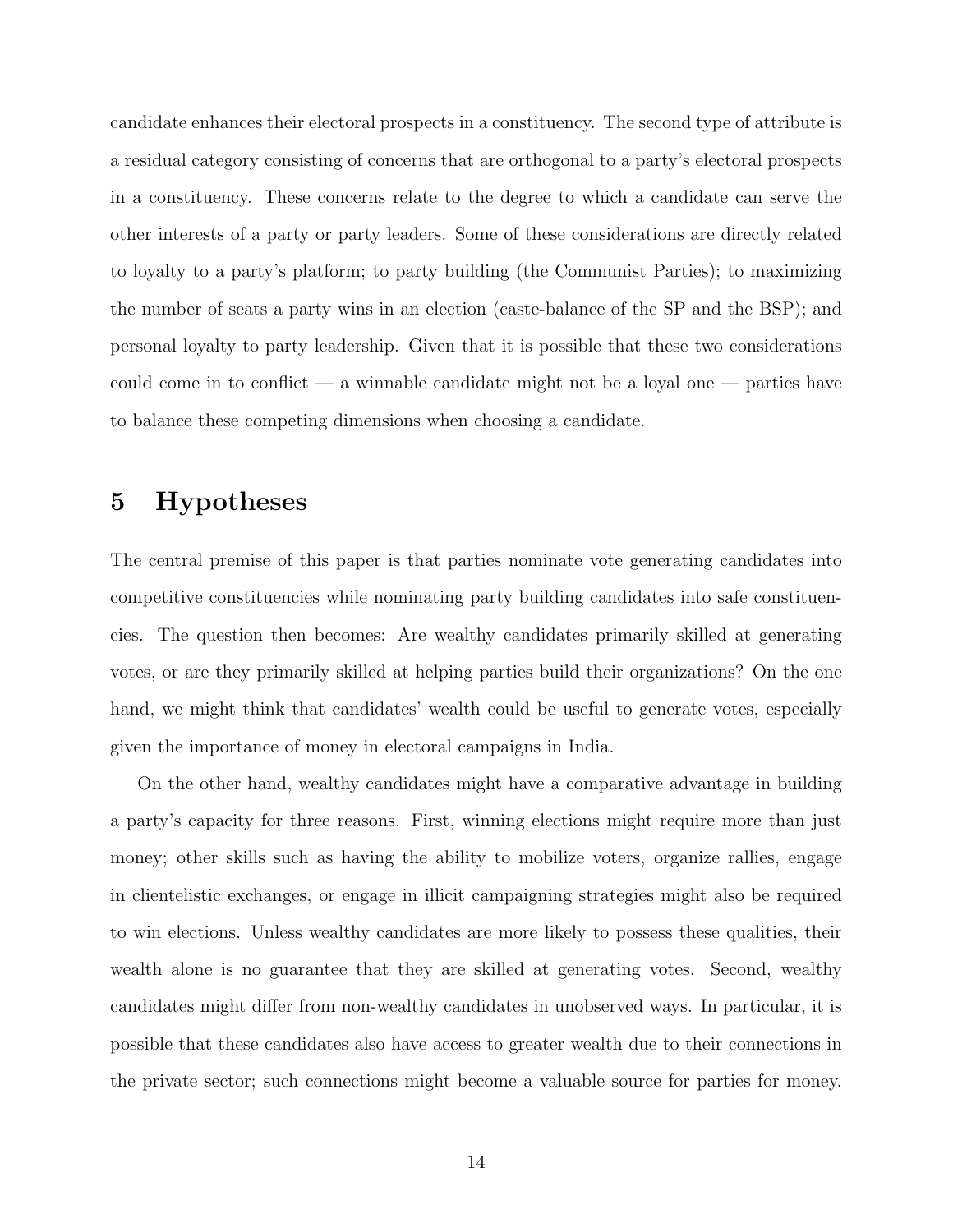Third, and related to the second, wealthy candidates might also be more likely to be party leaders. In India, party leaders tend to be realize greater gains in wealth from holding office than ordinary members (Bhavnani, 2012; Fisman, Schulz and Vig, N.d.) and thus they might also be wealthier.

Given these possibilities, I hypothesize:

H1: Parties are more likely to nominate their wealthier candidates into safer seats.

## 6 Data

In order to examine the relationship between electoral competitiveness and the wealth of a party's candidate, I analyze data from a variety of sources. For the dependent variable, candidates' wealth, I use data from the self-reported affidavits submitted by all candidates for public office in India. Copies of the original candidate affidavits are posted online at the Election Commission of India's website.<sup>11</sup> These data are digitized and posted online by the NGOs the Liberty Institute of India, and the Association for Democratic Reforms<sup>12</sup> The data used in this paper were made available in a dataset by Milan Vaishnav (Vaishnav, 2011b).

For the independent variables related to the electoral competitiveness of parties, I use state level electoral data for elections that took place between 2003 and 2007. These data are also posted online at the Election Commission of India's website. I choose 2003 as my starting point because data candidate affidavit data only became available that year; I use 2007 as my ending point because new electoral constituencies were delimited in 2008 across all Indian states. Because I proxy for a party's competitiveness with its prior electoral performance in a constituency, the creation of new electoral boundaries makes it difficult to create this variable for elections taking place after 2007. These data cover 22 elections across 22 states and 3,300

<sup>&</sup>lt;sup>11</sup>The Election Commission of India posts scanned copies of candidate affidavits and election results on its website at http://eci.nic.in/.

<sup>&</sup>lt;sup>12</sup>The Liberty Institute of India posts information from candidate affidavits online. These affidavit data may be accessed for each individual candidate or via an on-line query. http://www.empoweringindia.org/new/home.aspx. The Association for Democratic Reforms also publishes summary reports of candidate characteristics after every election in India at http://adrindia.org.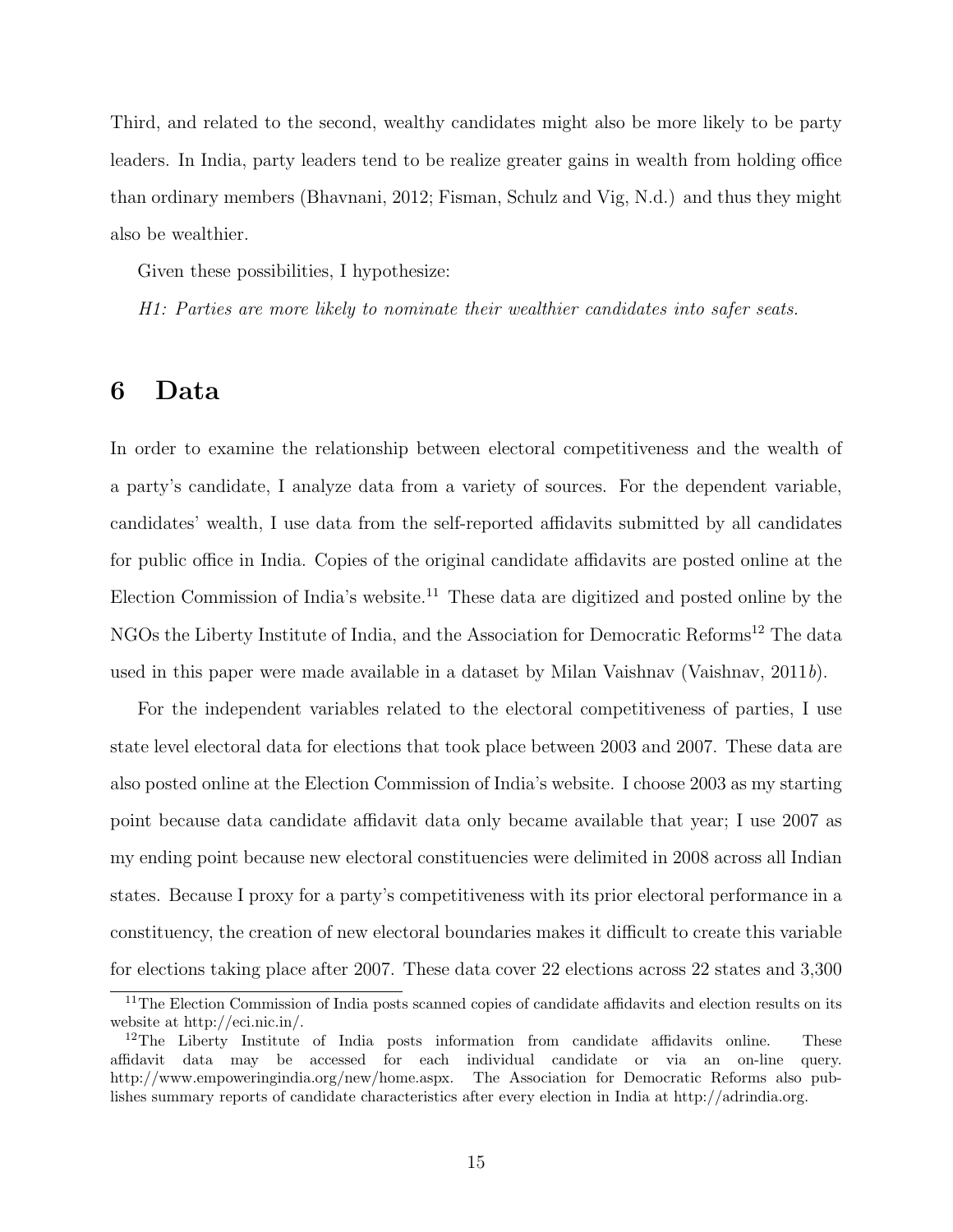constituencies, for a total of roughly 18,000 party-constituency observations. Note, that for roughly 8,000 observations, I cannot calculate their prior electoral performance because these parties did not compete in the same constituency in the prior election. These new entrants tend to be small fringe parties that garnered an average vote share of 5 percentage points (Figure 1).

Figure 1: Distribution of constituency level vote-share of parties competing in an election for the first time. State level elections in India between 2003 and 2007.



#### 6.1 Dependent Variables

My dependent variable of interest is the value of a candidate's financial assets. Candidate wealth is the natural log of the value of a candidate's financial assets. As seen in Figure 2, the natural log of candidate wealth seems to be normally distributed, with the exception of a group of outliers near zero: approximately 13 percent of all candidates seemingly possess financial assets that are worth less than 3 Indian Rupees (INR). These observations are dropped from the analysis (Figure 3) bringing the total number of observations in this analysis to 7,771.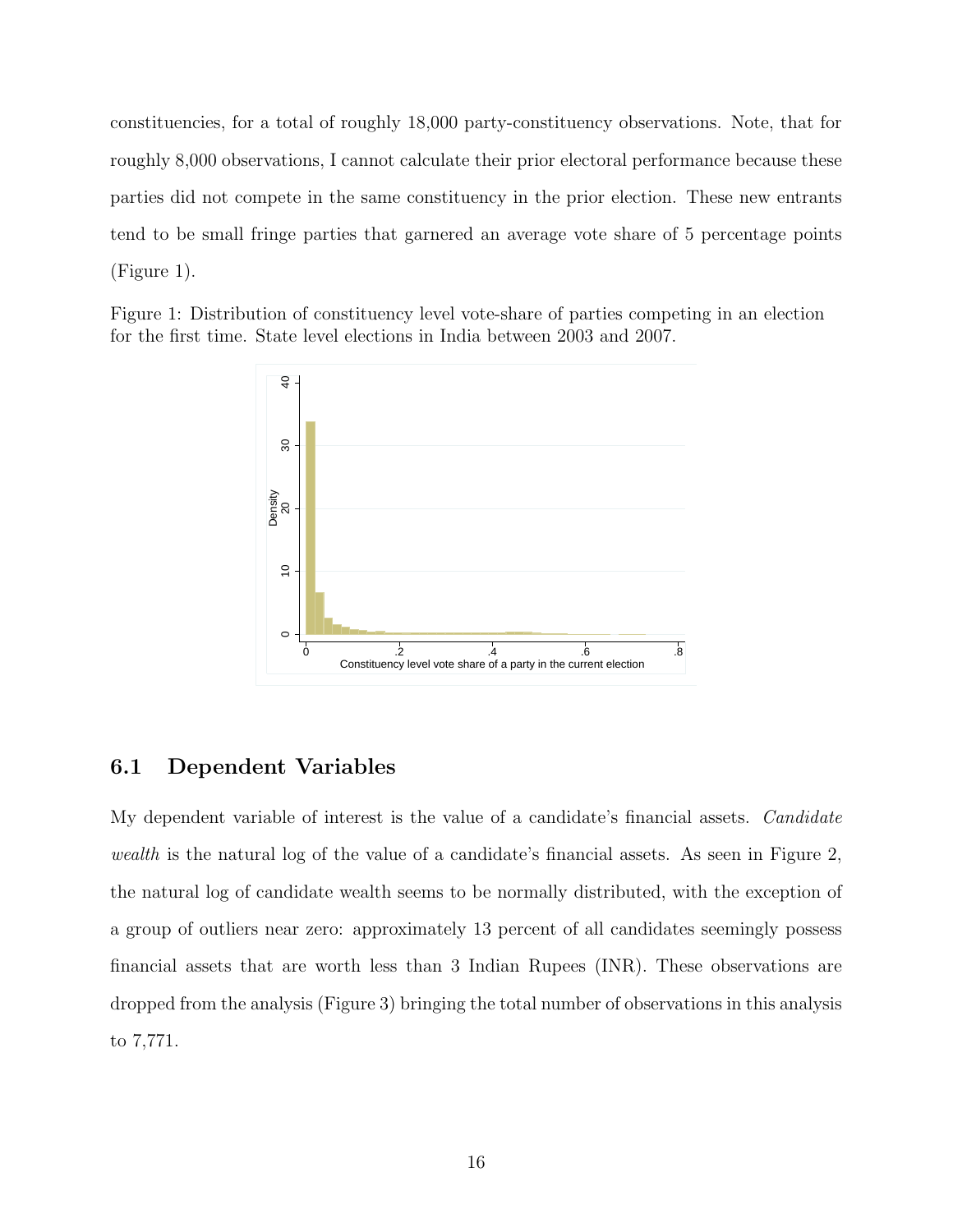Figure 2: Distribution of the natural logged wealth of candidates in state level elections in India between 2003 and 2007.



#### 6.2 Independent Variables

The main independent variable(s) of interest pertain to the level of competitiveness a party faces in an election. Because in FPTP systems each electoral constituency has only one winner, electoral competitiveness is usually thought of as an attribute of the electoral constituency. While there are many determinants of what constitutes a competitive seat, the basic idea is that a constituency is considered to be competitive if the incumbent party is at risk of losing its next election.

When there are only two parties contesting an election this characterization of competitiveness is equivalent to the idea that the challenging party has a relatively high likelihood of unseating the incumbent. In multi-party races, however, the definition of competitiveness must consider both the degree to which an incumbent is at risk of losing and the number of challengers that are in a position to win. Here, the concept of competitiveness is a property of both the constituency and of each party that competes in it.

Figure 4 presents a histogram of the margin of victory or defeat of all parties in their prior elections. We can classify parties based on their competitive position: parties that have little chance of winning a seat (Uncompetitive); parties that were within 10 percentage points of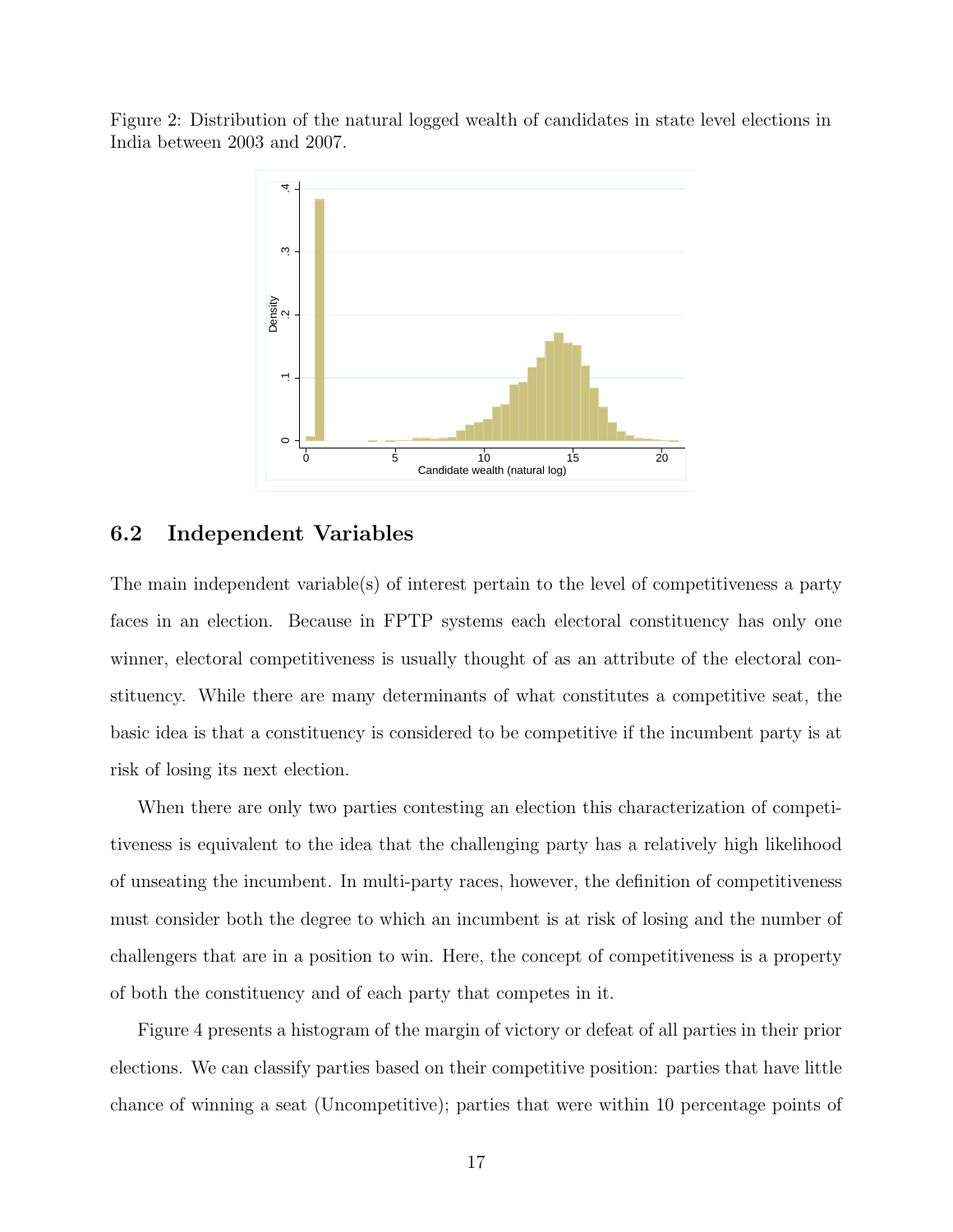Figure 3: Distribution of the natural logged wealth of candidates in state level elections in India between 2003 and 2007. Outliers Excluded.



winning their prior election (Near Winners); parties that were within 10 percentage points of losing their prior election (Near Losers); and parties that won their prior election by more than 10 percentage points (Relatively Dominant).

The majority of parties in this sample are uncompetitive (51 percent); 18 percent of parties are classified as near winners; 17 percent of parties are near losers; and only 15 percent of parties are relatively dominant. As seen in Figure 5, there is a positive relationship between how well a party did in their prior election and the average value of their candidates' wealth. Relatively dominant parties nominated the wealthiest candidates with an average natural log value of 15. In real terms, the value of these candidates' wealth is roughly 3,280,000 INR, or 55,000 USD (assuming an exchange rate of 1 USD  $= 60$  INR). Note that the per capita GDP of India is about 1,500 INR, according to the World Bank.

In order to create a continuous measure of the electoral competitiveness of a party, I create three variables. *Prior margin of victory* represents how far (in percentage points) a party was from winning or losing a seat in the prior election; *Incumbent Party* represents parties that won the constituency in the prior election; and the interaction term IncumbentXPrior margin of victory.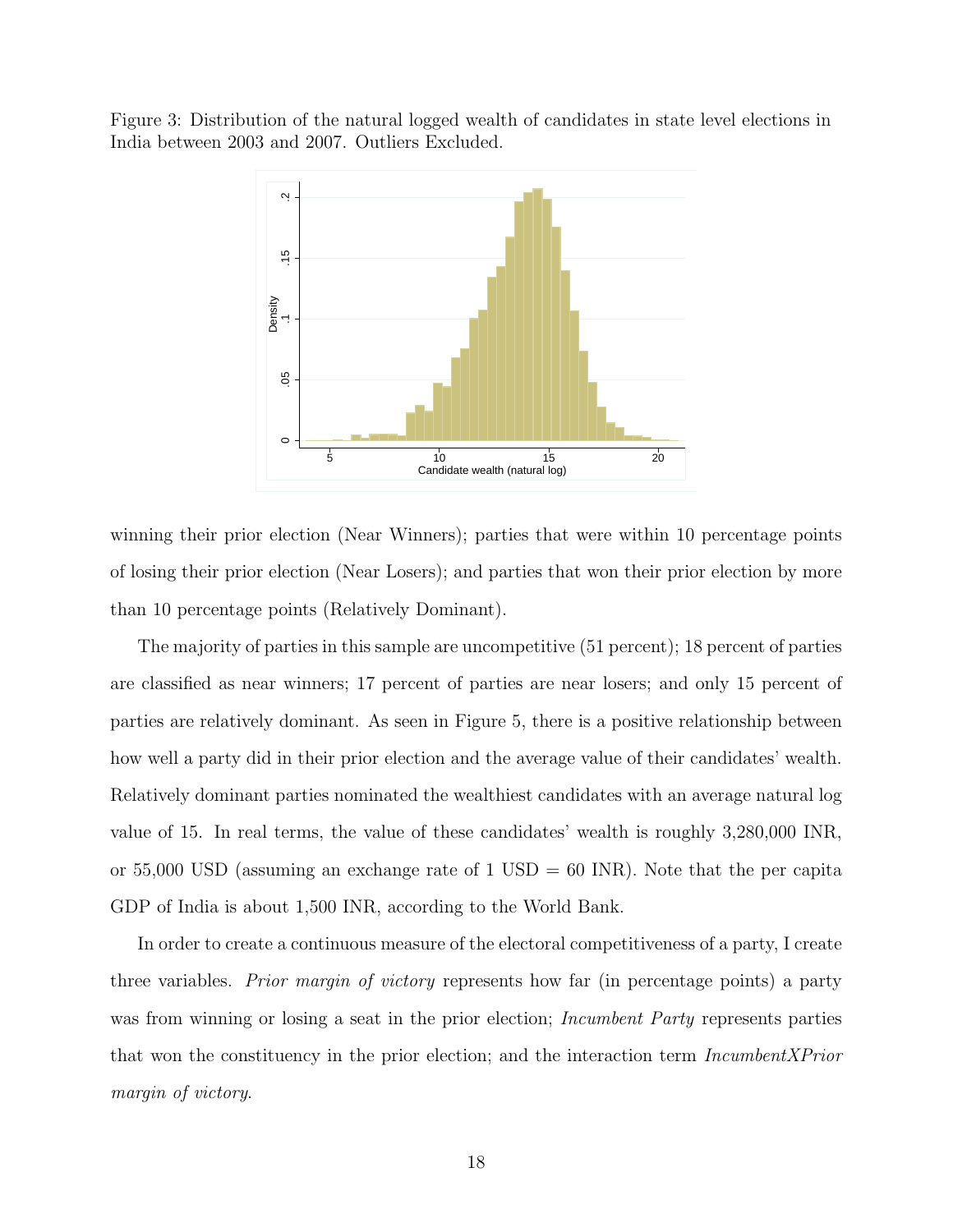Figure 4: Distribution of the margin of victory of parties (or defeat) in state level elections in India between 2003 and 2007.



Prior margin of victory measures the percentage point difference a party was from winning or losing a seat in the prior election. For losing parties, this value is calculated by subtracting their vote share from the vote share of the winning party. For parties that won their prior election, I subtract the vote share of the second place party from their vote share. Increasing values of Prior margin of victory correspond to parties facing a greater degree of electoral competition if they lost their prior election; for winning parties increasing values of this variable correspond to parties facing a lesser degree of electoral competition.

Incumbent Party is a binary variable taking the value of one if a party won its seat in the prior election and zero otherwise.

IncumbentXPrior margin of victor is an interaction variable that is calculated by multiplying the electoral distance of a party with its incumbency status. Because Incumbent Party is dichotomous, IncumbentXPrior margin of victor is zero for non-incumbent parties and is positive for incumbent parties. I include this variable to control for the fact that the relationship between competitiveness and candidates' wealth might be asymmetric across incumbent and non-incumbent parties.

Violent criminal charge is a dichotomous variable that denotes whether or not a candidate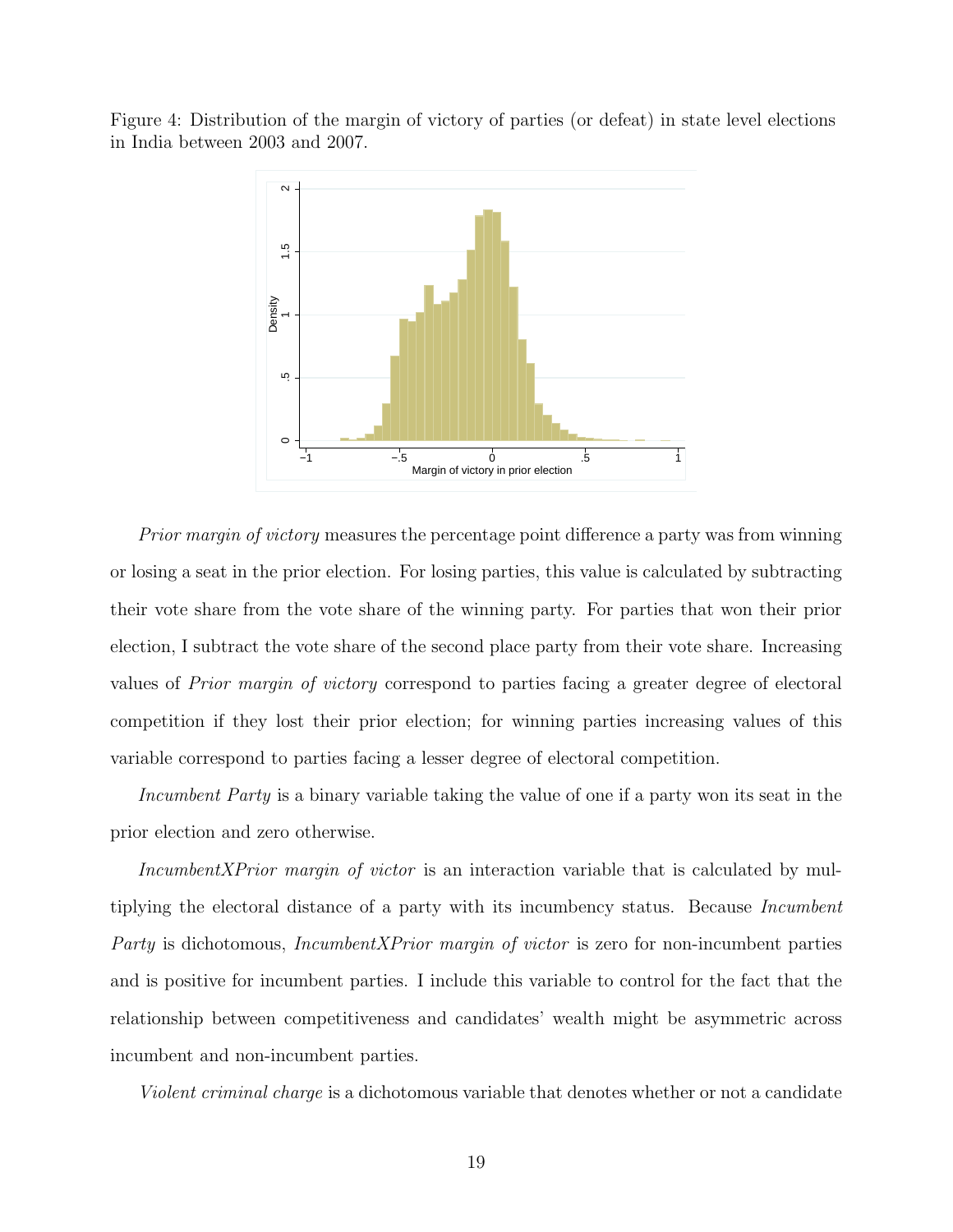Figure 5: Relationship between the prior electoral performance of parties and the wealth of the candidates they nominated. State level elections in India, 2003-2007.



has been charged with committing a violent crime. Vaishnav (2011a) argues that parties nominate criminal candidates because they are wealthier than non-criminal candidates. As such, I expect that there will be a positive coefficient on this variable.

#### 6.3 Control Variables

In these analyses, I control for the demographic characteristics of an electoral constituency. Even though there is no requirement that candidates must be a resident of their constituency, it might be the case that candidates are residents. If so, then it is important to control for the possibility that wealthier constituencies might simply have wealthier candidates. To that end, I include the literacy rate of a district; the percent of a district's population residing in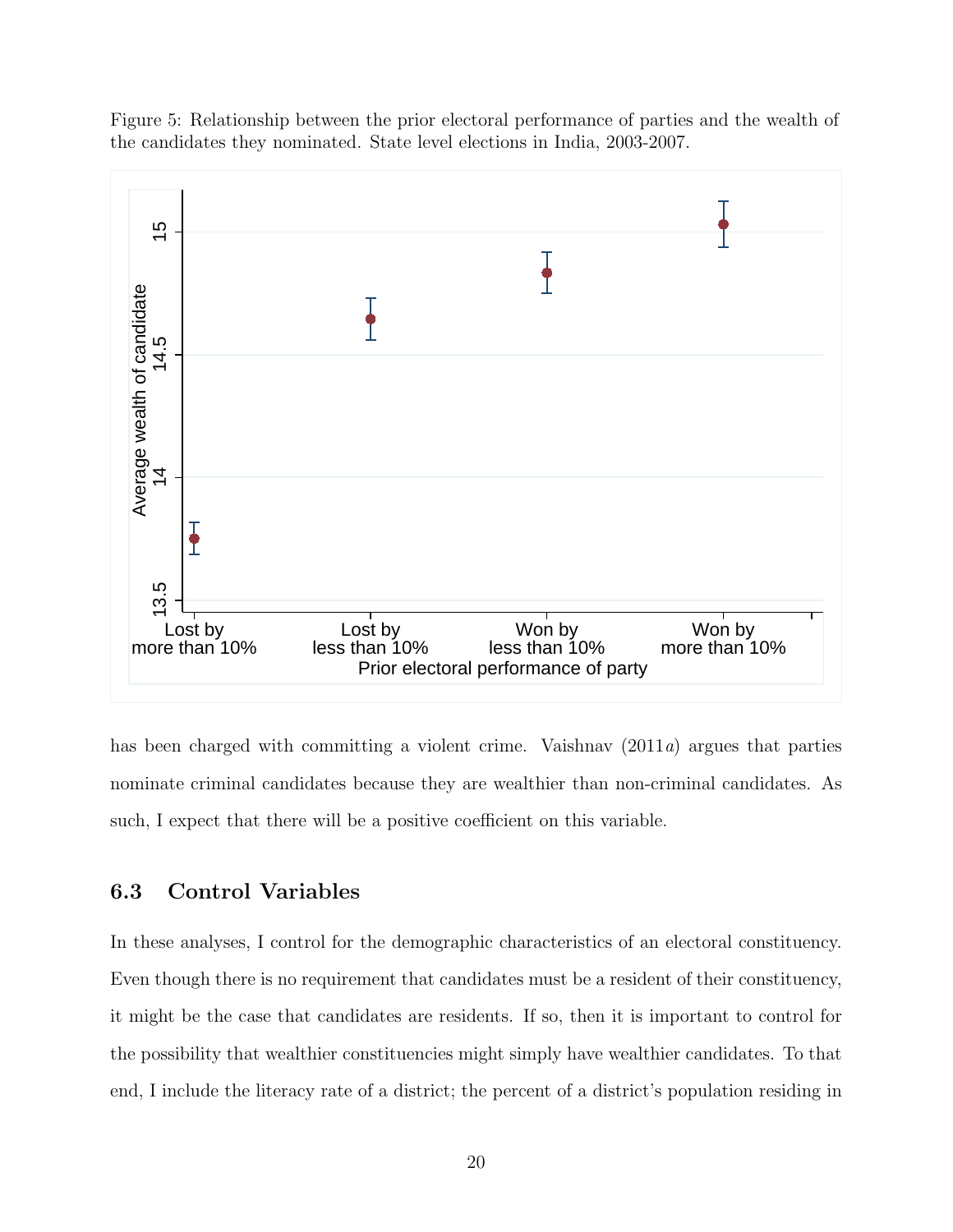urban areas; the percent of a district's population that is a member of a Scheduled Caste or Tribe; and whether or not a constituency is reserved for a member of a Scheduled Caste or Tribe as control variables. Demographic variables are taken from the 2001 Indian Census and their units of analyses are the administrative district. State level electoral constituencies are a perfect subset of administrative districts. The Election Commission of India determines whether or not a constituency is reserved or not.

I predict that parties will nominate wealthier candidates in constituencies that have wealthier residents. Thus, I expect a positive relationship between a district's literacy rate and percent urban rate. I also expect districts with more citizens belonging to a scheduled caste or tribe, and reserved reserved constituencies to have less wealthy candidates because of the fact that citizens residing in these areas are members of a historically oppressed and economically deprived group.

|  |                                                   | Table 1: Summary statisics of selected variables pertaining to parties and candidates in |  |  |
|--|---------------------------------------------------|------------------------------------------------------------------------------------------|--|--|
|  | state level elections in India between 2003-2007. |                                                                                          |  |  |

|                                                       | N    | Mean    | SD   | Min.    | Max   |
|-------------------------------------------------------|------|---------|------|---------|-------|
| Violent criminal charge                               | 9529 | 0.10    | 0.29 | 0.00    | 1.00  |
| Candidate wealth (natural log)                        | 7771 | 14.30   | 1.92 | 5.53    | 20.92 |
| Incumbent party                                       | 9529 | 0.31    | 0.46 | 0.00    | 1.00  |
| Margin of victory in prior election                   | 9529 | $-0.13$ | 0.23 | $-0.82$ | 0.95  |
| Seat reserved for member of $\mathrm{SC}/\mathrm{ST}$ | 3347 | 0.24    | 0.42 | 0.00    | 1.00  |
| Literary rate of district.                            | 446  | 0.55    | 0.13 | 0.24    | 0.85  |
| Percent of population in urban areas                  | 441  | 0.26    | 0.21 | 0.01    | 1.00  |
| Percent of district pop. member of SC/ST              | 446  | 0.28    | 0.18 | 0.00    | 0.98  |

# 7 Analysis and Results

I use an Ordinary Least Squares (OLS) model to examine the relationship between a party's competitive position in an election and the wealth of its candidate in a constituency. The dependent variable is a continuous variable and denotes the natural log of the financial value of a candidate's assets. I proxy for a party's competitive position with the variable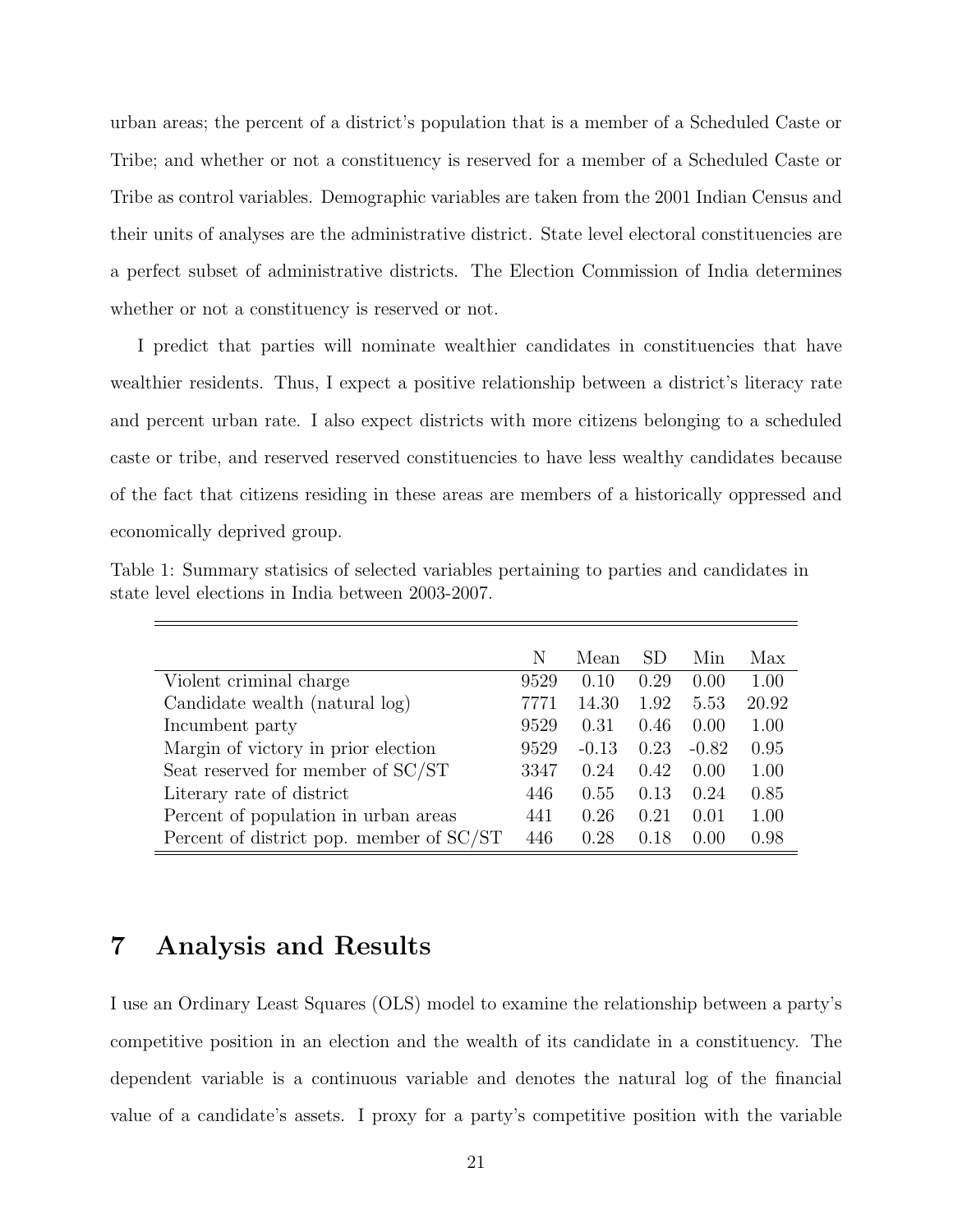Prior margin of victory which measures the percentage point difference a party was from winning or losing its prior election. I also include the dichotomous variable *Incumbent Party* to control for whether or not a party won its seat in the prior election. In order to test if incumbent parties behave differently than non-incumbent parties with respect to their nomination of criminal candidates, I include an interaction term (IncumbentXPrior margin of victory) which is obtained by multiplying the dummy variable for incumbency with a party's electoral distance. In addition, I include demographic control variables, along with party and state level fixed effects.

#### 7.1 Results

Figure 6 is a binned scatter-plot graphing the relationship between the average value of candidates' wealth and the prior electoral performance of the parties that nominated them. Here, the x-axis is divided into discrete bins that have a width of 2 percentage points and corresponds to a party's margin of victory (or defeat) in the prior election. Each dot represents the average value of candidates' wealth (natural log) within that bin, and the size of each dot is proportional to the total number of candidates nominated. If the central hypothesis of this paper is true, that parties will nominate their wealthiest candidates into their safest seats, then I expect there to be a positive relationship between these two variables. As shown here, there is a positive relationship and it appears to be log-linear, though its slope is steeper for non-incumbent parties than incumbent parties.

Table 2 presents the results of an OLS analysis and examines this relationship parametrically. A positive coefficient on the variable, *Margin of victory in prior election*, would indicate that there is a positive relationship between electoral performance and candidate wealth for parties that lost their prior election. The coefficient on the dummy variable, Incumbent party, indicates whether or not incumbent parties nominate wealthier candidates; and the coefficient on the interaction variable, IncumbentX Prior margin of victory, indicates whether the relationship between competitiveness and candidates' wealth is different for parties that won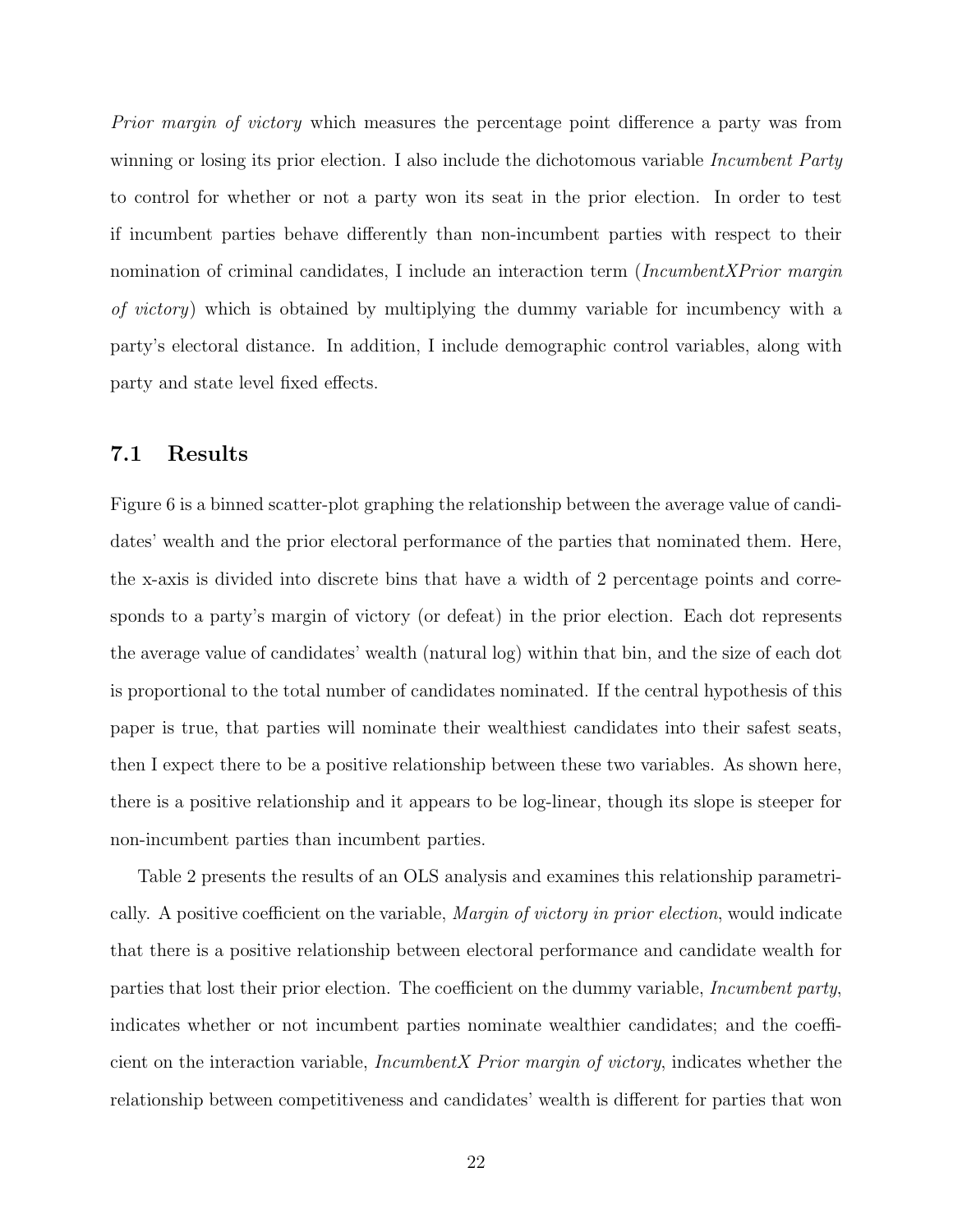Figure 6: Relationship between candidates' wealth and the prior electoral performance of the parties that nominated them. State level elections in India, 2003-2007.



Note: The width of each bin is 2 percentage points. Each dot corresponds to the average wealth of candidates within the bin. The size of each dot is proportional to the number of candidates within the bin.

their prior election than for parties that lost it. If we sum the coefficients of Margin of victory in prior election and the interaction term, then we would obtain the relationship between how well a party did in its prior election and its candidates' wealth for incumbent parties. A positive summation implies that as parties won their seats by a wider margin in the prior election, they nominated wealthier candidates in the current election.

Table 2 shows that there is a positive relationship between party performance and candidates' wealth. This effect is statistically significant at the 0.99 level and is robust to the inclusion of party level and state level fixed effects. The incumbency status of parties makes no impact on the wealth of their candidates, and the relationship between party performance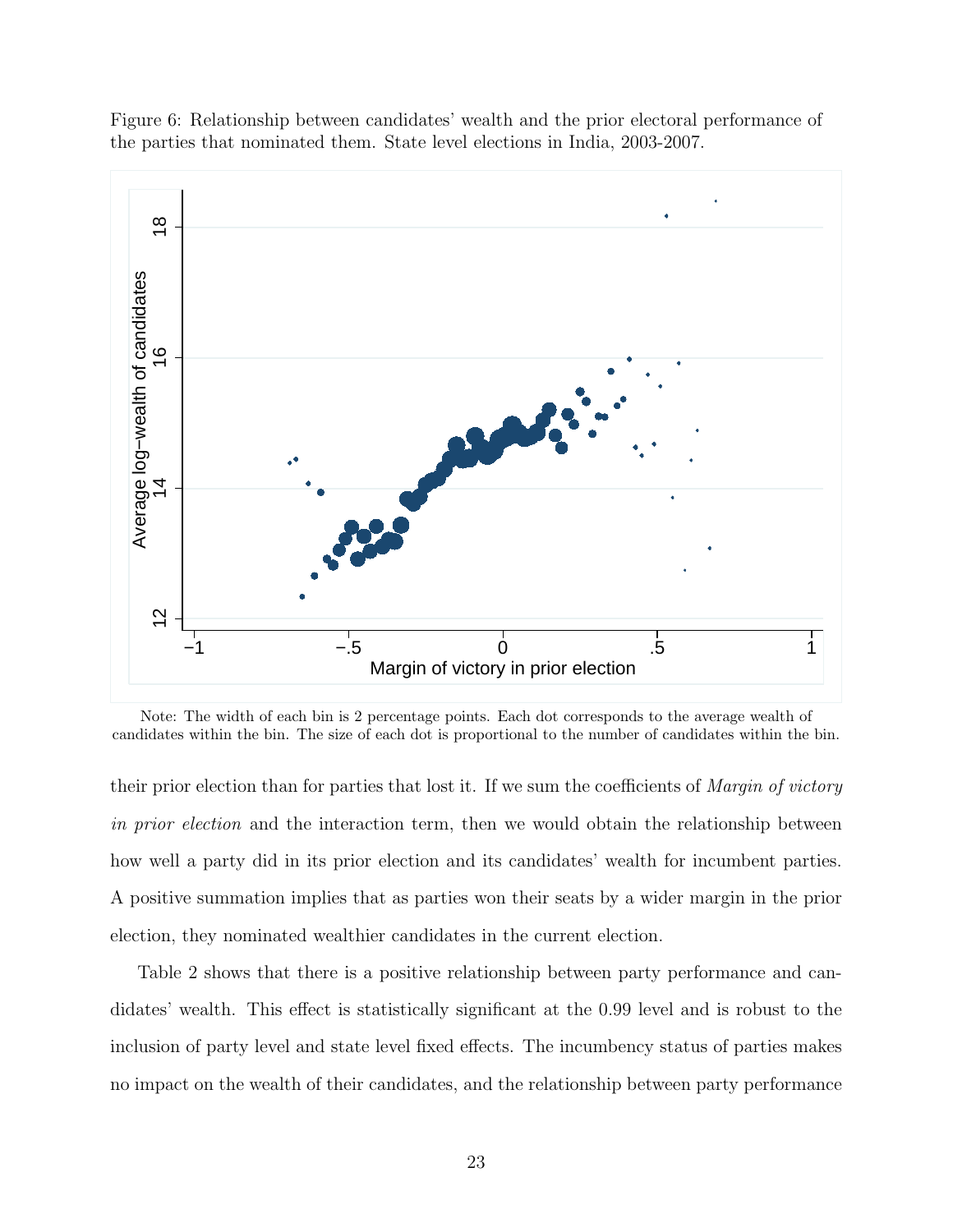Table 2: Ordinary Least Squares analysis of the relationship between candidates wealth and the prior electoral performance of the party that nominated them. State level election in India, 2003-2007

|                                          | $\left( 1\right)$ | $\left( 2\right)$ | (3)            | (4)         |
|------------------------------------------|-------------------|-------------------|----------------|-------------|
| Margin of victory in prior election      | $3.595***$        | $3.767***$        | $3.642***$     | $2.675***$  |
|                                          | (0.166)           | (0.166)           | (0.157)        | (0.169)     |
|                                          |                   |                   |                |             |
| Incumbent party                          | $-0.0580$         | $-0.114*$         | $-0.0582$      | $-0.0164$   |
|                                          | (0.0577)          | (0.0572)          | (0.0554)       | (0.0544)    |
|                                          |                   |                   |                |             |
| Incumbent X Prior margin of victory      | $-2.467***$       | $-2.613***$       | $-2.532***$    | $-1.517***$ |
|                                          | (0.407)           | (0.397)           | (0.331)        | (0.342)     |
|                                          |                   |                   |                |             |
| Violent criminal charge                  | $-0.0994$         | $-0.152**$        | $-0.0472$      | 0.0245      |
|                                          |                   |                   |                |             |
|                                          | (0.0563)          | (0.0558)          | (0.0529)       | (0.0536)    |
| Literary rate of district                |                   | $0.439*$          | $-0.355$       | $-0.220$    |
|                                          |                   |                   |                |             |
|                                          |                   | (0.221)           | (0.324)        | (0.316)     |
|                                          |                   | $0.736***$        | $0.503**$      | $0.518***$  |
| Percent of population in urban areas     |                   |                   |                |             |
|                                          |                   | (0.125)           | (0.157)        | (0.150)     |
|                                          |                   | $0.339*$          | $-0.201$       | $-0.0649$   |
| Percent of district pop. member of SC/ST |                   |                   |                |             |
|                                          |                   | (0.166)           | (0.255)        | (0.251)     |
|                                          |                   | $-0.815***$       | $-0.838***$    | $-0.844***$ |
| Seat reserved for member of SC/ST        |                   |                   |                |             |
|                                          |                   | (0.0567)          | (0.0513)       | (0.0497)    |
| Constant                                 | $14.86***$        | $14.56***$        | $15.23***$     | $15.84***$  |
|                                          |                   |                   |                |             |
|                                          | (0.0449)          | (0.114)           | (0.189)        | (0.289)     |
|                                          |                   |                   |                |             |
| State FX                                 | N <sub>o</sub>    | N <sub>o</sub>    | Yes            | Yes         |
| Party FX                                 | N <sub>o</sub>    | N <sub>o</sub>    | N <sub>o</sub> | Yes         |
| Observations                             | 7771              | 7758              | 7758           | 7758        |
|                                          |                   |                   |                |             |

Standard errors in parentheses

 $*$   $p$   $<$   $0.05,$   $^{**}$   $p$   $<$   $0.01,$   $^{***}$   $p$   $<$   $0.001$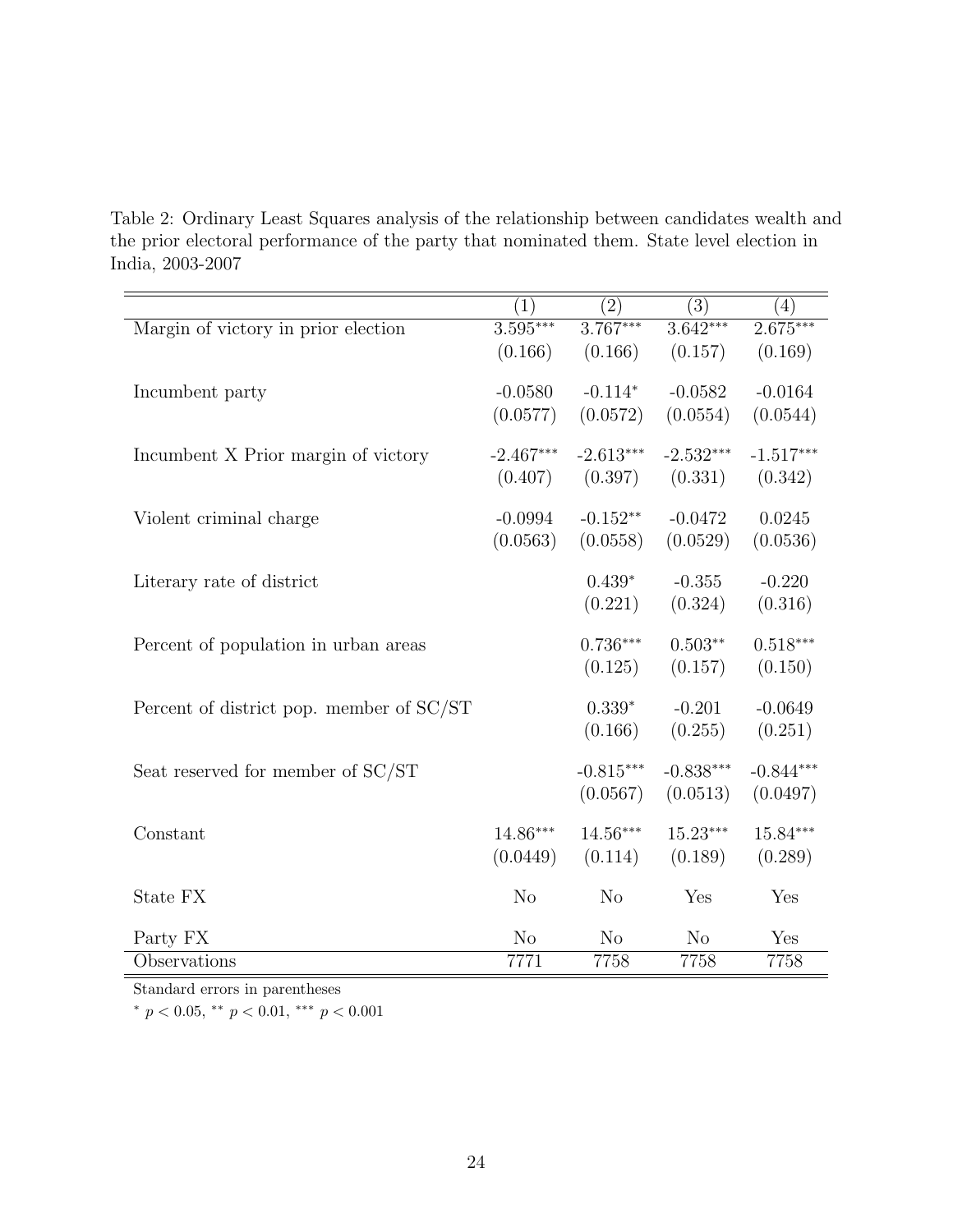and the nomination of wealthy candidates is different for incumbent parties. The negative coefficient indicates that this relationship is less "steep" than it is for non-incumbent parties, but overall the relationship is still positive: parties that won their prior election by a wide margin nominate wealthier candidates in the current election. Parties nominate wealthier candidates in constituencies located in more urban districts, while nominating less wealthy candidates in seats that are reserved for members of a Scheduled Caste or Tribe.

Figure 7 and Table 3 take a closer look at whether there is a positive relationship between how well incumbent parties performed in their prior election and their candidates' wealth. As seen here, the relationship is positive and statistically significant at the 0.99 level even with the inclusion of state and party level fixed effects.

Figure 8 visually presents the results of a first difference analysis that shows that there is a positive relationship between the prior electoral performance of a party and candidates' wealth. Parties that were on the cusp of winning their prior race nominate candidates that are about 0.26 units (in natural log terms) wealthier than candidates nominated by parties that lost their prior race by 10 percentage points. Parties that won their prior race by 10 percentage points nominate candidates that are about 0.11 units (in natural log terms) wealthier than parties that barely won their election. If we were to translate these results into non-logged values, then we can see that competitive parties nominate candidates that are 33 percent wealthier than candidates nominated by uncompetitive parties; and parties that won their seats safely nominate candidates that are 11 percent wealthier than candidates nominated by competitive parties.

#### 7.2 Are wealthier candidates more likely to win?

Thus far I have shown that there is a positive relationship between how well parties performed in their prior election and how wealthy their candidates are in the current election; parties nominate their wealthiest candidates into their safest seats. I now examine whether nominating wealthy candidates increases their chances of winning. In order to assess this, I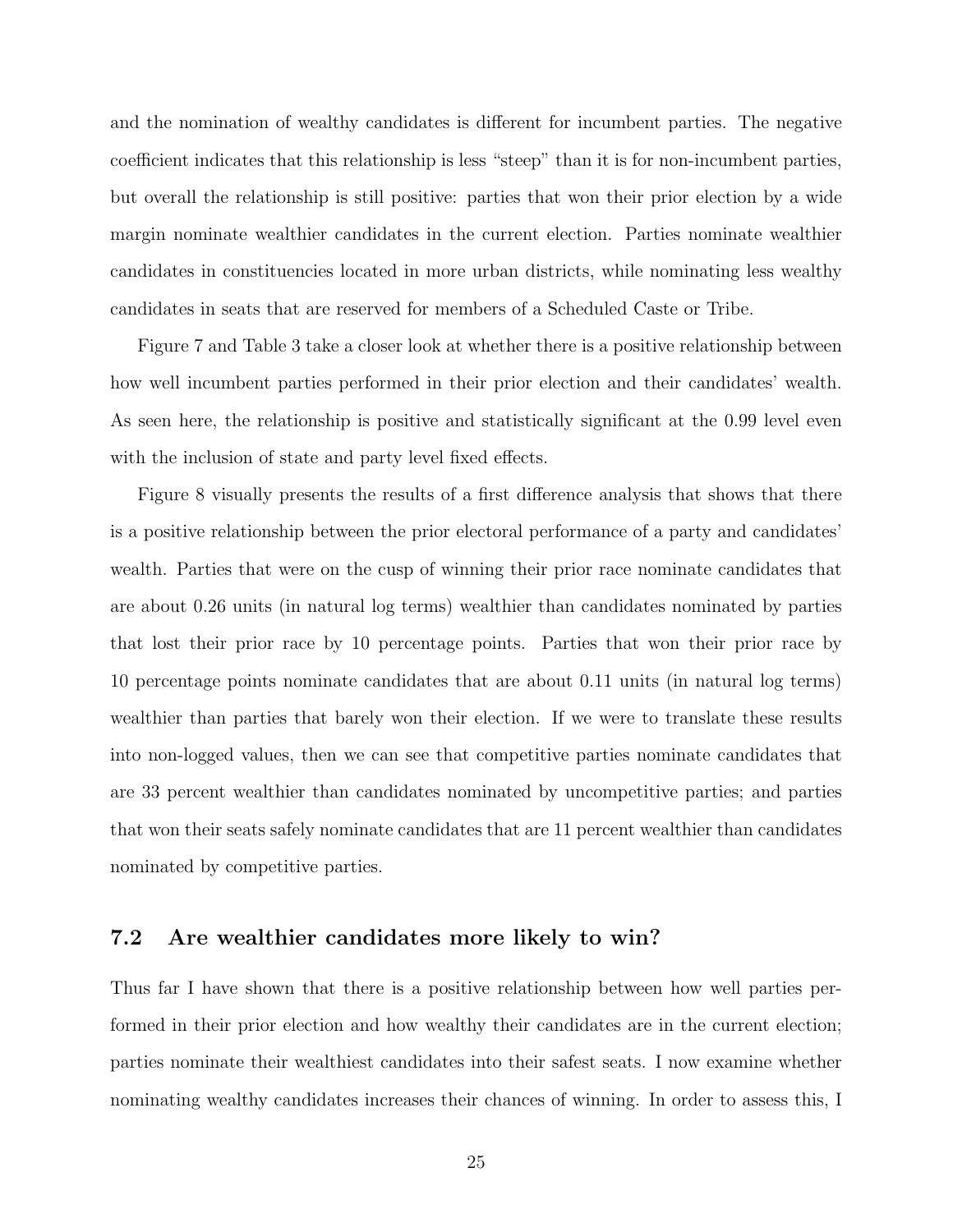|                                          | (1)            | $\left( 2\right)$ | $\overline{(3)}$ | (4)         |
|------------------------------------------|----------------|-------------------|------------------|-------------|
| Margin of victory in prior election      | $1.125***$     | $1.207***$        | $1.248***$       | 1.246***    |
|                                          | (0.344)        | (0.338)           | (0.293)          | (0.311)     |
|                                          |                |                   |                  |             |
| Violent criminal charge                  | $-0.177$       | $-0.275**$        | $-0.167$         | $-0.0984$   |
|                                          | (0.103)        | (0.102)           | (0.0938)         | (0.0967)    |
| Literary rate of district                |                | $-0.223$          | $-1.076*$        | $-0.972*$   |
|                                          |                | (0.309)           | (0.474)          | (0.480)     |
|                                          |                |                   |                  |             |
| Percent of population in urban areas     |                | $0.814***$        | $0.812***$       | $0.907***$  |
|                                          |                | (0.157)           | (0.186)          | (0.182)     |
|                                          |                |                   |                  |             |
| Percent of district pop. member of SC/ST |                | 0.146             | $-0.310$         | $-0.190$    |
|                                          |                | (0.219)           | (0.325)          | (0.328)     |
|                                          |                |                   |                  |             |
| Seat reserved for member of SC/ST        |                | $-0.874***$       | $-0.912***$      | $-0.884***$ |
|                                          |                | (0.0846)          | (0.0774)         | (0.0777)    |
| Constant                                 | $14.81***$     | 14.87***          | $15.69***$       | $8.919***$  |
|                                          | (0.0514)       | (0.167)           | (0.274)          | (0.327)     |
|                                          |                |                   |                  |             |
| State FX                                 | N <sub>o</sub> | N <sub>o</sub>    | Yes              | Yes         |
|                                          |                |                   |                  |             |
| Party FX                                 | N <sub>o</sub> | $\rm No$          | $\rm No$         | Yes         |
| Observations                             | 2541           | 2535              | 2535             | 2535        |

Table 3: Ordinary Least Squares analysis of the relationship between candidates wealth and the prior electoral performance of the party that nominated them. Analysis restricted to parties that won their prior election. State level election in India, 2003-2007

Standard errors in parentheses

\*  $p < 0.05$ , \*\*  $p < 0.01$ , \*\*\*  $p < 0.001$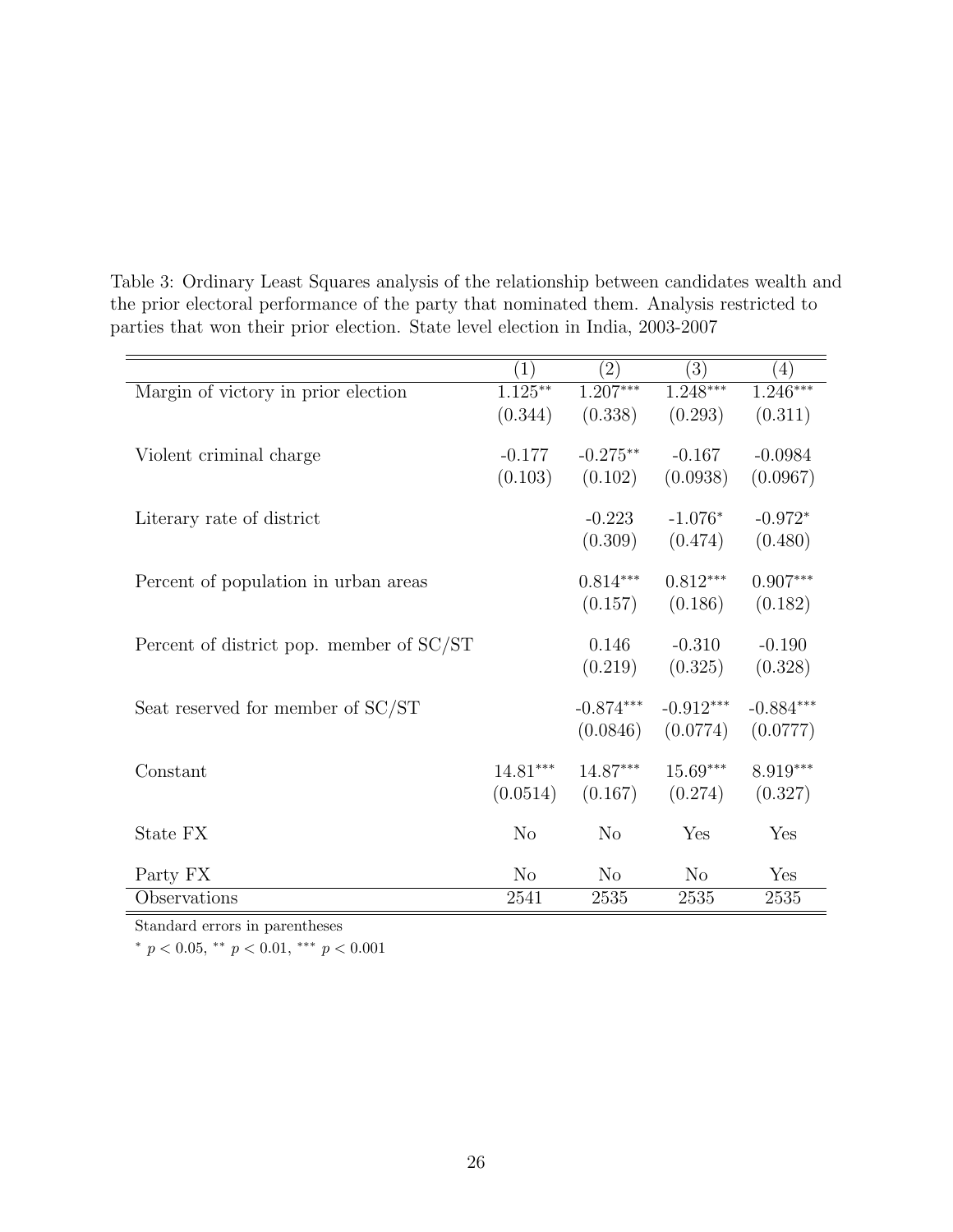

Figure 7: Relationship between candidates' wealth and the prior electoral performance of the parties that nominated them for parties that won their prior election. State level elections in India, 2003-2007.

Note: The width of each bin is 2 percentage points. Each dot corresponds to the average wealth of candidates within the bin. The size of each dot is proportional to the number of candidates within the bin.

estimate the probability a party wins an election conditional on: (a) its prior margin of victory or defeat; (b) the self reported value of a candidate's financial assets; and (c) a dummy variable indicating whether or not a party's candidate has a violent criminal record, because these candidates are also more likely to win elections (Tiwari, 2014).

As shown earlier, there is a strong relationship between a party's prior electoral performance and its candidates' wealth. Because of this relationship, it is important to control for their prior performance in order to rule out the possibility that wealthy candidates win more often because they are nominated into safer seats. I thus conduct this analysis on four different types of parties separately: (a) parties that lost their prior election by more than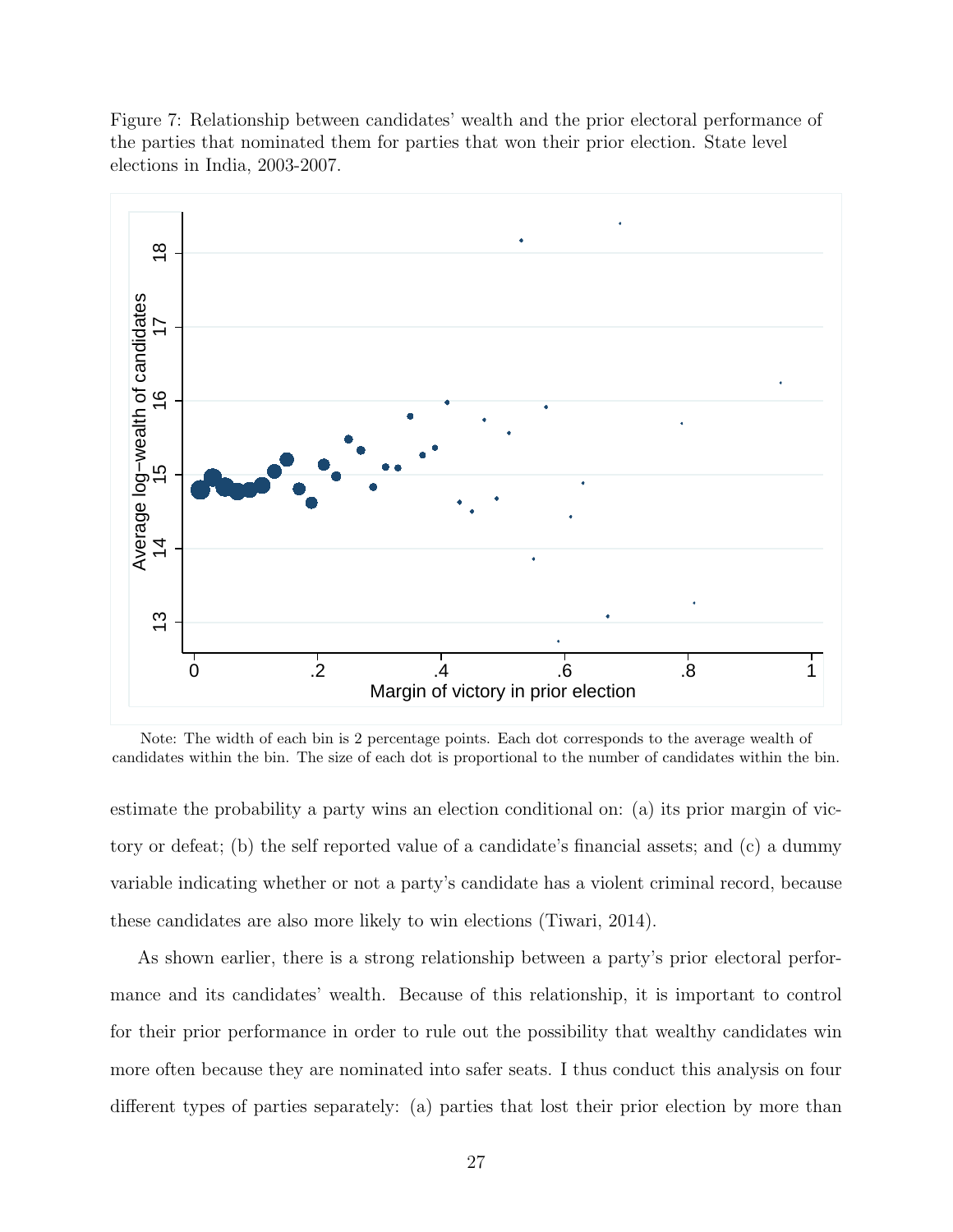Figure 8: First difference analysis of the change in the predicted wealth of candidates conditional on the prior electoral performance of their party. State level elections, 2003-2007.



These values were generated using an OLS model including both state and party level fixed effects. The number if parenthesis indicates the percentage change in real candidate wealth.

10 percentage points; (b) parties that lost their prior election by less than 10 percentage points; (c) parties that won their prior election by less than 10 percentage points; and (d) parties that won their prior election by more than 10 percentage points. This approach thus estimates the degree to which nominating a wealthy candidate helps a party's chances of winning relative to other parties which are in a similar competitive position. Using this approach, Tiwari (2014) showed that parties that nominate candidates with violent criminal records are more likely to win elections. Finally, there may be unobserved party and state level characteristics influencing whether or not wealthier candidates are more likely to win. To guard against this possibility, I include party and state level fixed effects.

Table 4 presents this analysis using a probit model and Table 5 presents this analysis using an ordinary least squares (OLS) model. I include the OLS estimates for ease of interpretation — the coefficient on the independent variable Violent candidate is the estimate of the increased probability a party wins an election when nominating a criminal candidate and the coefficient on *Candidate wealth* is the estimate of the increased probability a party wins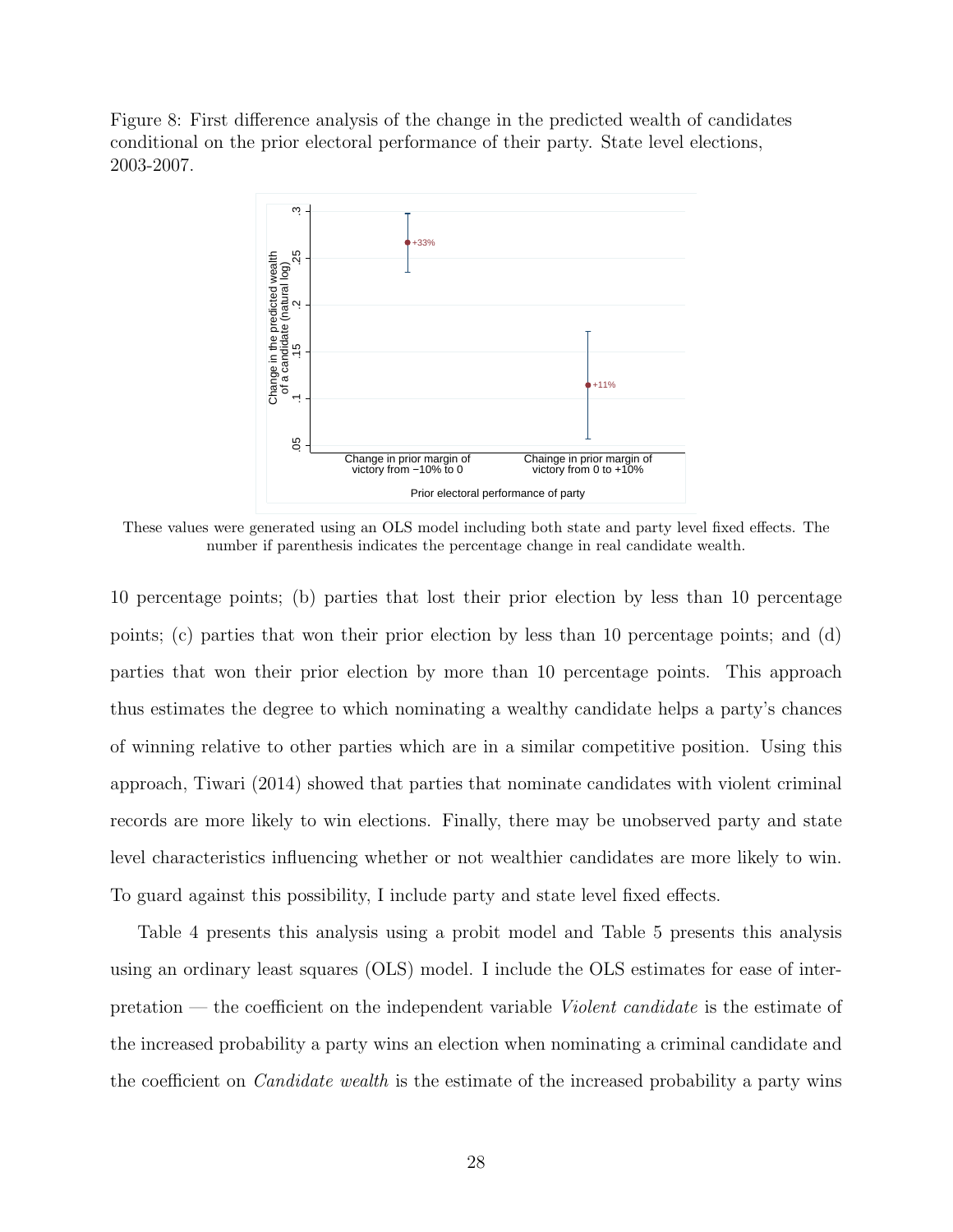an election when nominating wealthier candidates.

For parties that lost their prior election, either by more or less than 10 percentage points, nominating a wealthier candidate improves the chances they win their current election. A one unit increase in a candidate's wealth increases a party's chances of winning an uncompetitive seat by 1.5 percentage points; a one unit increase in a candidate's wealth increases a party's chances of winning a seat it barely lost by about 2.3 percentage points. Note, the standard deviation of candidate wealth is 1.9, so a one unit increase in wealth corresponds to candidates that are 0.5 standard deviations wealthier.

Do parties realize a greater electoral benefit from nominating wealthier candidates or criminal candidates? According to the OLS results in Table 5, parties seem to realize a greater electoral benefit from nominating criminal candidates than wealthier ones. If we divide the coefficient of *Violent criminal charge* by the coefficient of *Candidate wealth*, we see that parties would have to nominate candidates that are substantially wealthier in order to match the electoral advantage candidates with violent criminal charges have. Uncompetitive parties would need to nominate candidates that are 2 units (or one standard deviation) wealthier; and parties that nearly won their prior election would have to nominate candidates that are about 3.75 units wealthier (nearly two standard deviations). These results should be interpreted with caution, however, as the standard error on the coefficient of Violent criminal charge is rather large (Figure 9)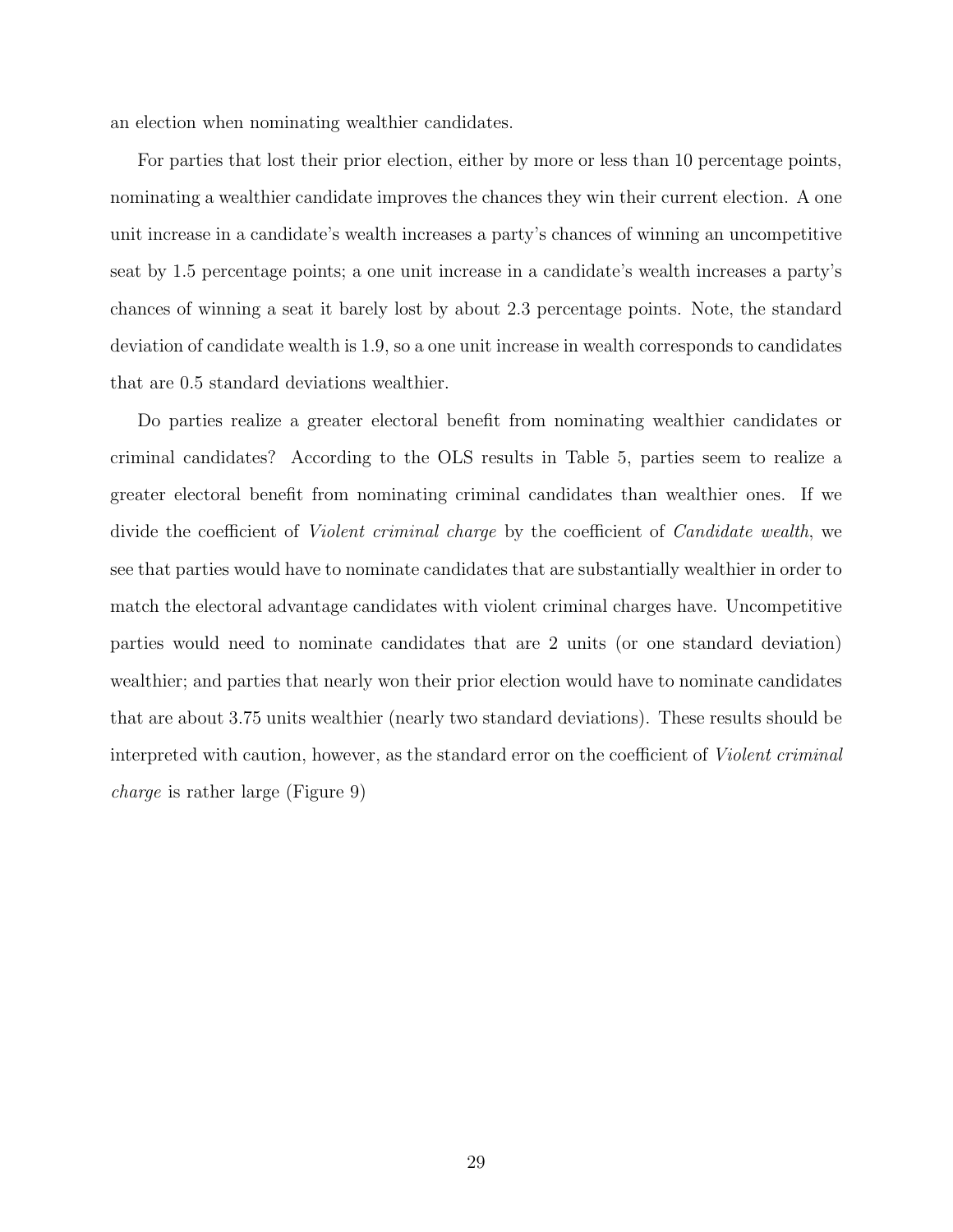Figure 9: First difference analysis of the probability a candidate wins an election, conditional on criminality and wealth for parties that lost their prior election by less than 10 percentage points. State level elections, 2003-2007.



These values were generated using a probit model. The independent variables are whether a candidate had a violent criminal record, candidate wealth (natural log), and the electoral performance of the party in the prior election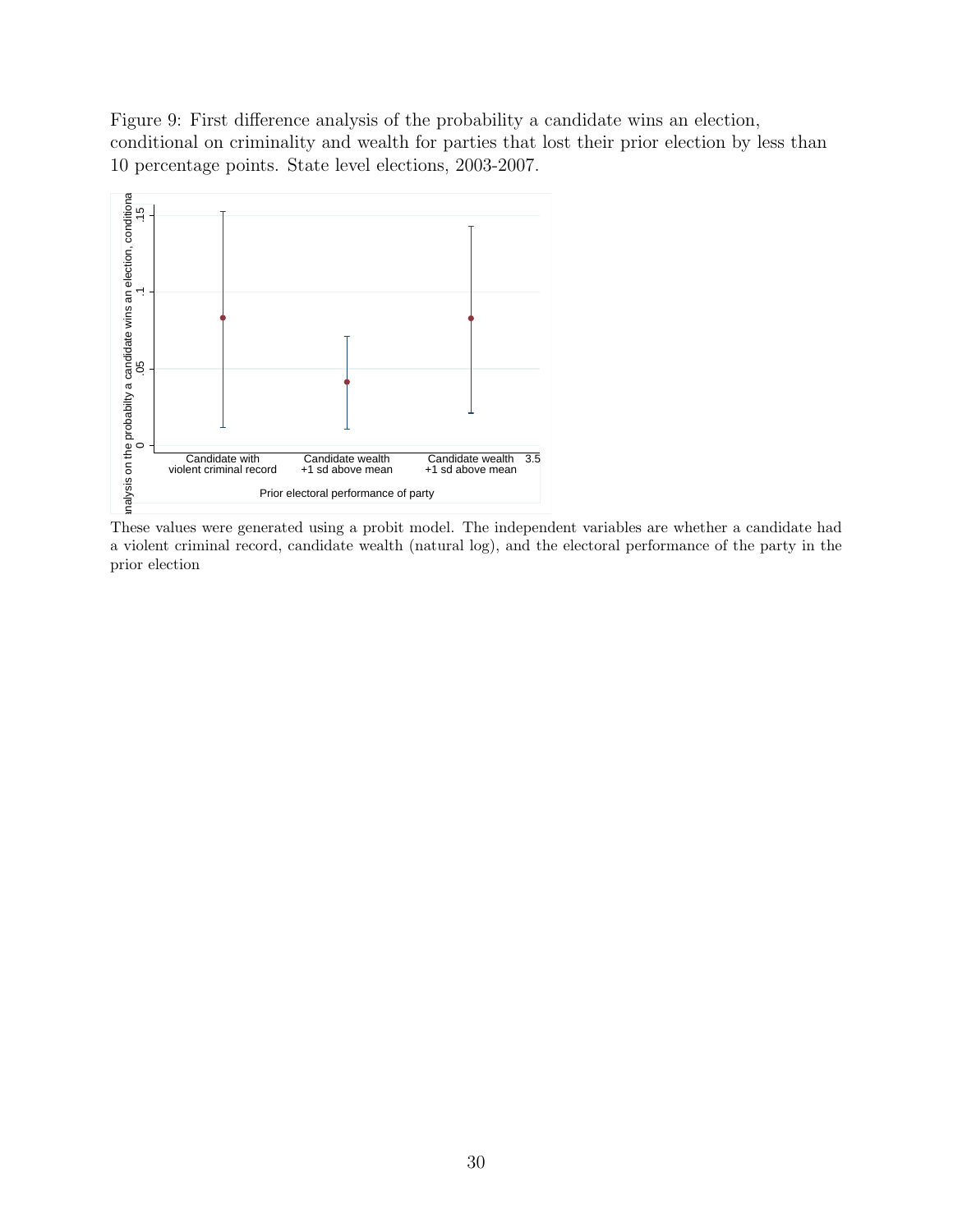|                                     | Uncompetitive Parties | Near Winners<br>$\widehat{\odot}$ | Near Losers<br>$\widehat{\mathbb{C}}$ | Relatively Dominant<br>$\bigoplus$ |
|-------------------------------------|-----------------------|-----------------------------------|---------------------------------------|------------------------------------|
| Violent criminal charge             | (0.101)               | $0.263***$                        | $0.283***$                            | 0.0420                             |
|                                     | $0.191*$              | (0.0989)                          | (0.120)                               | (0.159)                            |
| $\overline{\log}$                   | (0.0172)              | $0.0737***$                       | (0.0270)                              | (0.0274)                           |
| Candidate wealth (natural           | $0.114***$            | (0.0263)                          | 0.0269                                | 0.0443                             |
| Margin of victory in prior election | $4.012***$            | $4.765***$                        | $4.604***$                            | $2.153***$                         |
|                                     | (0.319)               | (1.475)                           | (1.438)                               | (0.528)                            |
| Constant                            | (0.502)               | $-1.769***$                       | $-1.852***$                           | (1.070)                            |
|                                     | $-0.136$              | (0.435)                           | (0.457)                               | $-1.232$                           |
| State FX                            | ${\rm Yes}$           | Yes                               | ${\rm Yes}$                           | Yes                                |
| Party FX                            | Yes                   | Yes                               | ${\rm Yes}$                           | Yes                                |
| Observations                        | 0.267                 | 0.152                             | 0.199                                 | 0.222                              |
| Pseudo $R^2$                        | 3377                  | 1341                              | 1289                                  | 1168                               |

Note: In Model 1, analysis was restricted to parties that lost their prior election by more than 10 percentage points. Note: In Model 1, analysis was restricted to parties that lost their prior election by more than 10 percentage points. In Model 4, analysis was restricted to parties that won their prior election by more than 10 percentage points. In Model 4, analysis was restricted to parties that won their prior election by more than 10 percentage points. In Model 3, analysis was restricted to parties that won their prior election by less than 10 percentage points. In Model 2, analysis was restricted to parties that lost their prior election by less than 10 percentage points. In Model 3, analysis was restricted to parties that won their prior election by less than 10 percentage points. In Model 2, analysis was restricted to parties that lost their prior election by less than 10 percentage points. \*  $p < 0.1$ , \*\*  $p < 0.05$ , \*\*\*  $p < 0.01$ \*  $p < 0.1$ , \*\*  $p < 0.05$ , \*\*\*  $p < 0.01$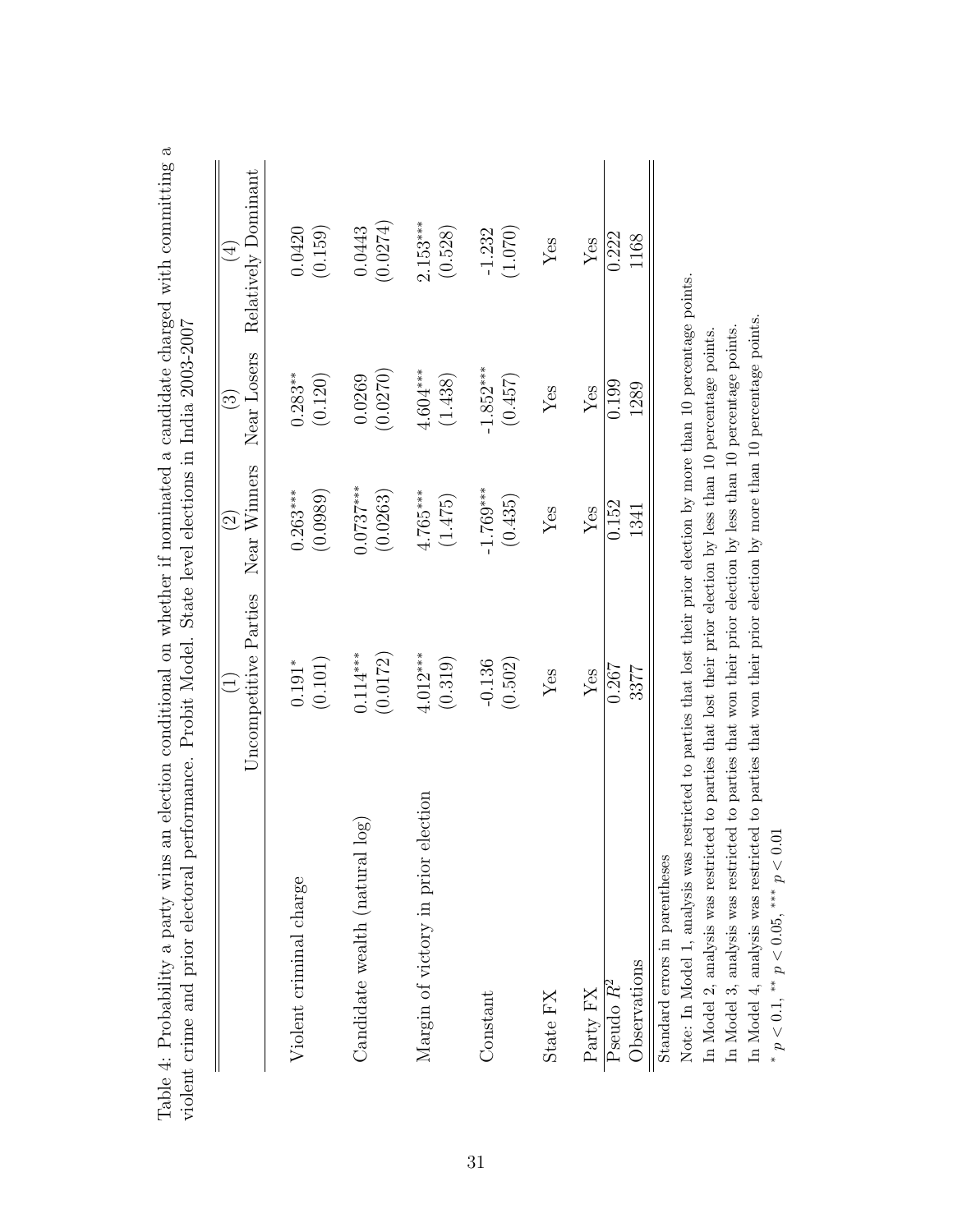|                                                                                                                                                          |                          | $\widehat{\odot}$        | $\widehat{\mathbb{C}}$  | $\bigoplus$           |
|----------------------------------------------------------------------------------------------------------------------------------------------------------|--------------------------|--------------------------|-------------------------|-----------------------|
|                                                                                                                                                          | Uncompetitive Parties    | Near Winners             | Near Losers             | Relatively Dominant   |
| Violent criminal charge                                                                                                                                  | (0.0204)<br>0.0306       | $0.0868**$<br>(0.0337)   | $0.0945***$<br>(0.0388) | 0.00466<br>(0.0418)   |
| log<br>Candidate wealth (natural                                                                                                                         | $0.0152***$<br>(0.00246) | $0.0231***$<br>(0.00855) | (0.00869)<br>0.00705    | (0.00819)<br>0.0131   |
| election<br>Margin of victory in prior                                                                                                                   | (0.0504)<br>$0.655***$   | $1.512***$<br>(0.482)    | $1.448***$<br>(0.459)   | $0.516***$<br>(0.117) |
| Constant                                                                                                                                                 | $1.117***$<br>(0.141)    | $.537***$<br>(0.181)     | (0.225)<br>0.277        | $0.825***$<br>(0.185) |
| State FX                                                                                                                                                 | Yes                      | Yes                      | Yes                     | $Y$ es                |
| Party FX                                                                                                                                                 | Yes                      | Yes                      | Yes                     | $Y$ es                |
| Observations<br>Pseudo R <sup>2</sup>                                                                                                                    | 3810                     | 1420                     | 1324                    | 1217                  |
| Note: In Model 1, analysis was restricted to parties that lost their prior election by more than 10 percentage points.<br>Standard errors in parentheses |                          |                          |                         |                       |

Table 5: Probability a party wins an election conditional on whether if nominated a candidate charged with committing a Table 5: Probability a party wins an election conditional on whether if nominated a candidate charged with committing a violent crime and prior electoral performance. Ordinary Least Squares Model. State level elections in India 2003-2007 violer

In Model 4, analysis was restricted to parties that won their prior election by more than 10 percentage points. In Model 4, analysis was restricted to parties that won their prior election by more than 10 percentage points. In Model 3, analysis was restricted to parties that won their prior election by less than 10 percentage points. In Model 2, analysis was restricted to parties that lost their prior election by less than 10 percentage points. In Model 3, analysis was restricted to parties that won their prior election by less than 10 percentage points. In Model 2, analysis was restricted to parties that lost their prior election by less than 10 percentage points. \*  $p < 0.1$ , \*\*  $p < 0.05$ , \*\*\*  $p < 0.01$ \*  $p < 0.1$ , \*\*  $p < 0.05$ , \*\*\*  $p < 0.01$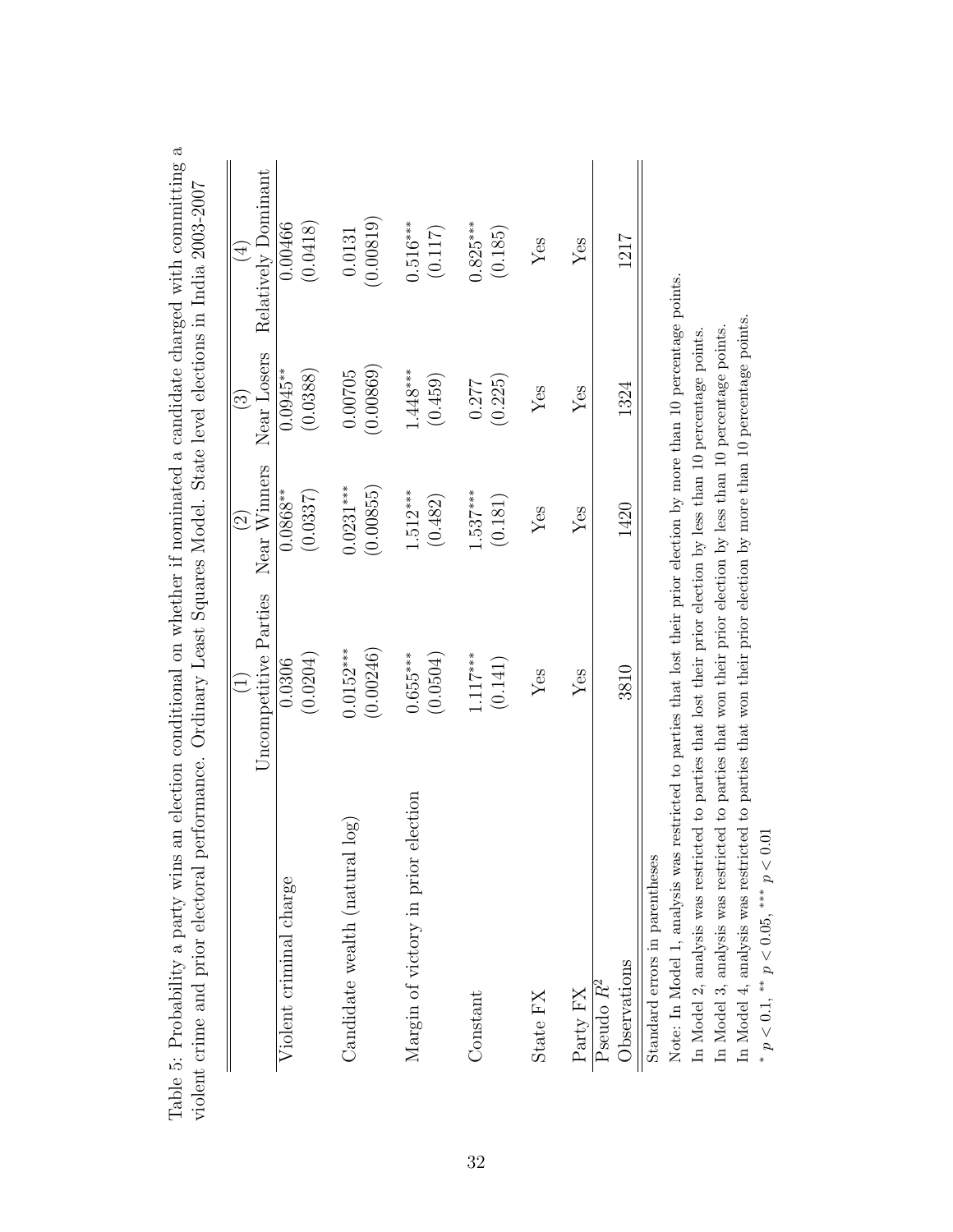## 8 Conclusion

This paper finds that there is a positive correlation between how well a party performed in its prior election and its candidate's wealth in the current election. I also find that nominating wealthier candidates helps parties win elections, but only if they lost their prior election. Furthermore, parties seem to enjoy a greater electoral advantage from nominating criminal candidates than nominating wealthier candidates.

Take together, these results suggest that parties nominate their candidates rationally: they nominate candidates with the skills are resources to build their party organization into safer seats, while nominating candidates skilled at winning elections into competitive seats (Tiwari, 2014). These results also suggest that money is not the sole determinant of electoral success. If it were, we would expect parties to nominate their wealthiest candidates into their most competitive elections. Finally, the electoral advantage candidates with criminal records seemingly enjoy cannot be due to wealth alone. In the analyses conducted here, candidates with criminal charges are not wealthier than candidates without criminal records, once we control for a party's prior electoral performance; and in some instances, parties would have to nominate candidates that are two standard deviations wealthier in order to realize the same advantage they would realize from nominating criminal candidates.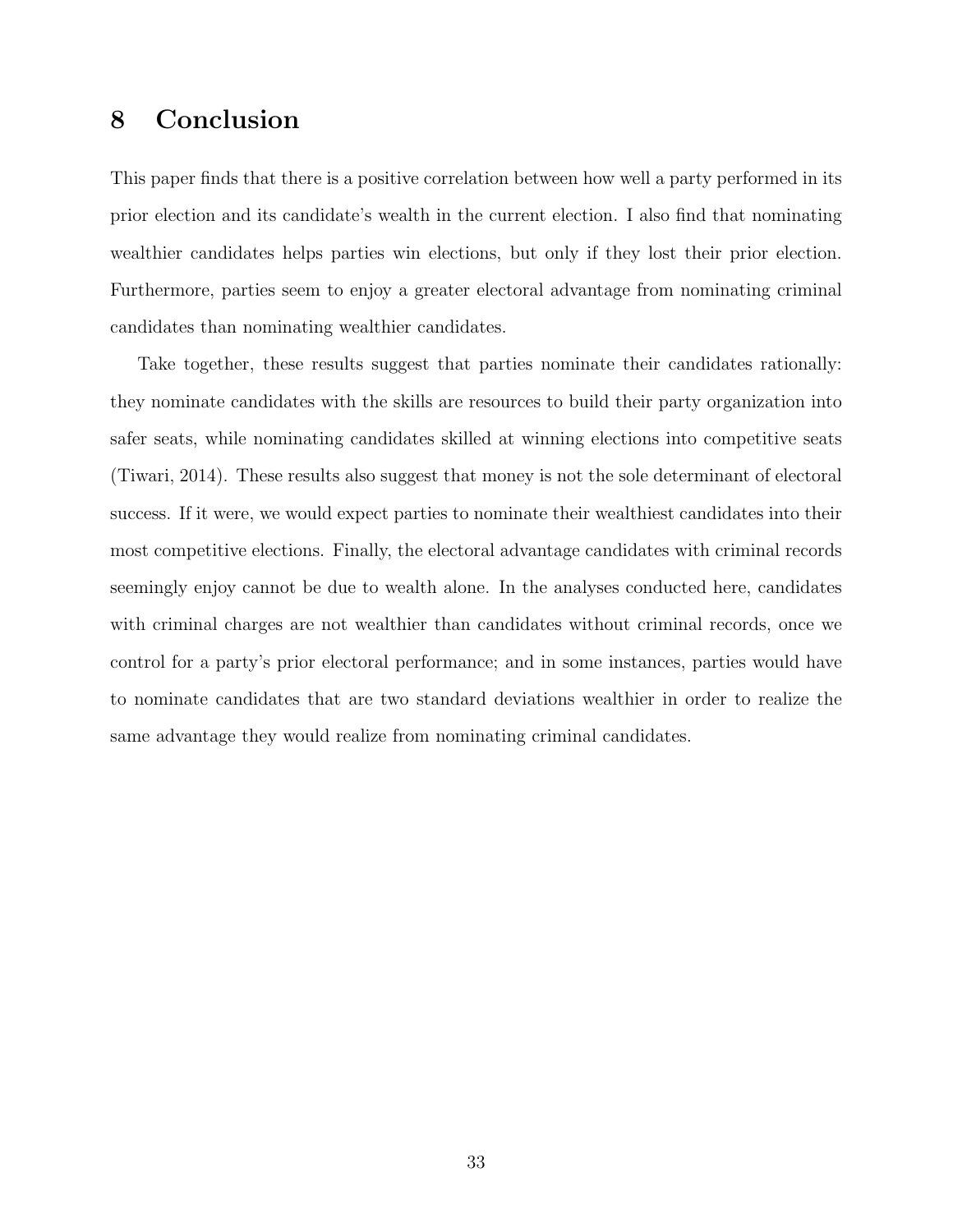# References

- Aidt, Toke, Miriam Golden and Devesh Tiwari. 2011. "Criminality and Incumbency of Candidates to the National Legislature in India." Unpublished paper.
- Bhavnani, Rikhil R. 2012. "Using Asset Disclosures to Study Politicians Rents : An Application to India.". Unpublished paper.
- Bohlken, Anjali Thomas. 2010. The Paradox of Decentralization: Internap Party Organization and the Political Logic of Decentralization in India PhD thesis New York University.
- Breeding, Mary E. 2011. "The Micro-Politics of Vote Banks in Karnataka." *Economic and* Political Weekly 46:71– 77.
- Cain, Bruce, John Ferejohn and Morris Fiorina. 1987. The Personal Vote: Constituency Service and Electoral Independence. Cambridge, MA: Harvard University Press.
- Carey, JM. 2007. "Competing principals, political institutions, and party unity in legislative voting." American Journal of Political Science 51(1):92–107. **URL:** http://onlinelibrary.wiley.com/doi/10.1111/j.1540-5907.2007.00239.x/full
- Carey, J.M. and M.S. Shugart. 1995. "Incentives to cultivate a personal vote: A rank ordering of electoral formulas." Electoral Studies 14(4):417–439.
- Chandra, K. 2004. Why ethnic parties succeed: Patronage and ethnic head counts in India. Cambridge University Press.
- Chhibber, P. 2011. "Dynastic Parties: Organization, Finance and Impact." Party Politics 19(2):277–295.

URL: http://ppq.sagepub.com/cgi/doi/10.1177/1354068811406995

Chhibber, Pradeep K. 2001. Democracy Without Associations: Transformation of the Party System and Social Cleavages in India. University of Michigan Press.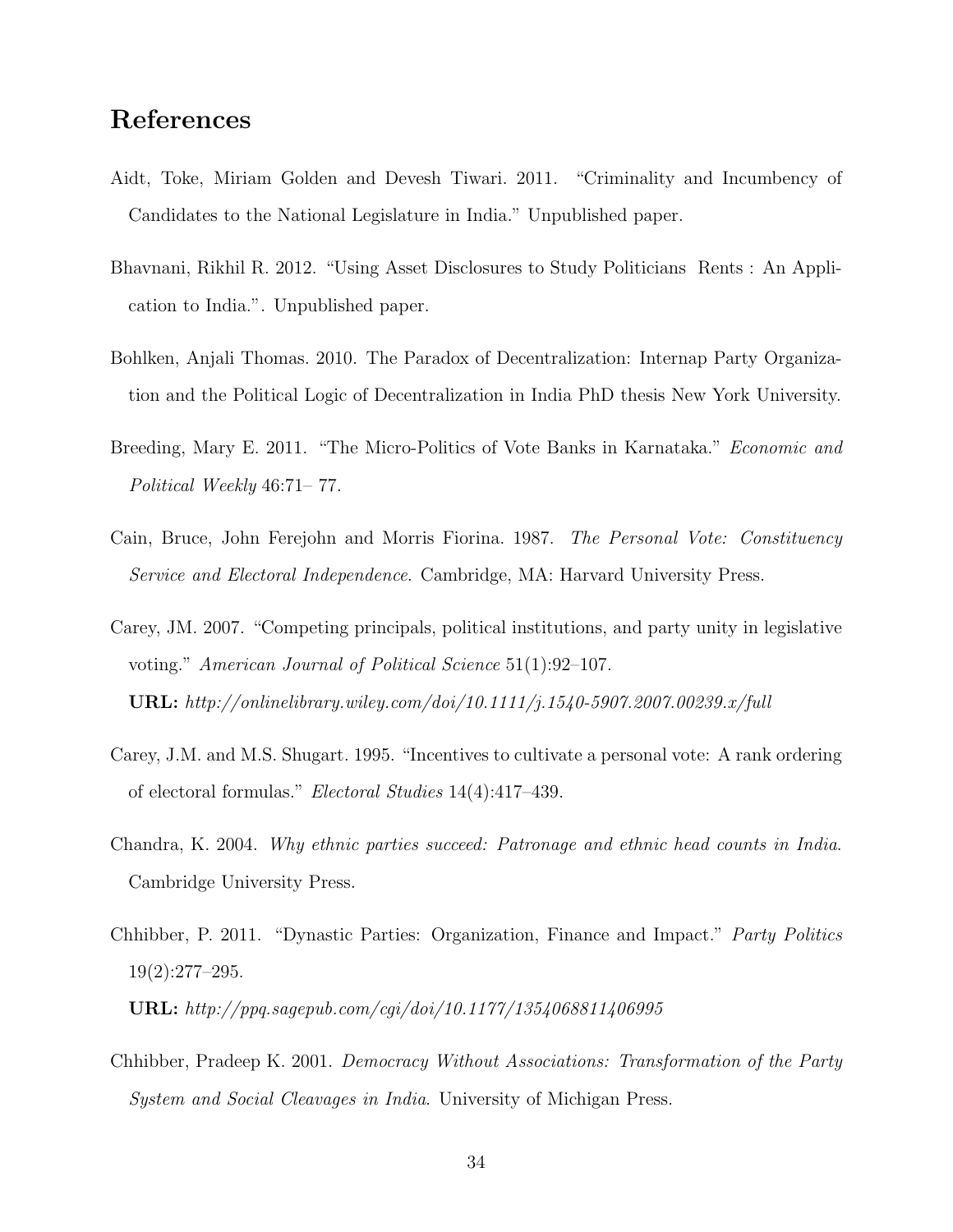- Chhibber, Pradeep K., Francesca R. Jensenius and Pavithra. Suryanarayan. 2012. "Party organization and party proliferation in India." Party Politics .
- Della Porta, D. and A. Vannucci. 1999. Corrupt exchanges: Actors, resources, and mechanisms of political corruption. Aldine de Gruyter.
- Diermeier, Daniel and TJ Feddersen. 1998. "Cohesion in legislatures and the vote of confidence procedure." American Political Science Review 92(3):611–621. URL: http://www.jstor.org/stable/2585484
- Downs, Anthony. 1957. An Economic Theory of Democracy. New York: Harper and Row.
- Dutta, Bhaskar and Poonam Gupta. 2012. How Do Indian Voters Respond to Candidates with Criminal Charges: Evidence from the 2009 Lok Sabha Elections. Mpra working paper no. 38417.
- Farooqui, Adnan and E. Sridharan. 2014. "Incumbency, Internal Processes and Renomination in Indian Parties." *Commonwealth & Comparative Politics*  $52(1)$ :78–108. URL: http://www.tandfonline.com/doi/abs/10.1080/14662043.2013.867690
- Fenno, R. 1978. "Home Style: House Members in Their Districts Boston: Little, Brown. 1." Representative Peterson played a mean ver .
- Fisman, Raymond, Florian Schulz and Vikrant Vig. N.d. "Private Returns to Public Office.". Unpublished paper.
- Gehlbach, S., K. Sonin and E. Zhuravskaya. 2010. "Businessman candidates." American Journal of Political Science 54(3):718–736.
- Gowda, M V Rajeev and E Sridharan. 2012. "Reforming Indias Party Financing and Election Expenditure Laws." 11(2):226–240.
- Hasan, Zoya. 2010. Political Parties. In The Oxford Companion to Politics in India, ed. Niraja Gopal Jayal and Pratap Bhanu Mehta. Oxford University Press.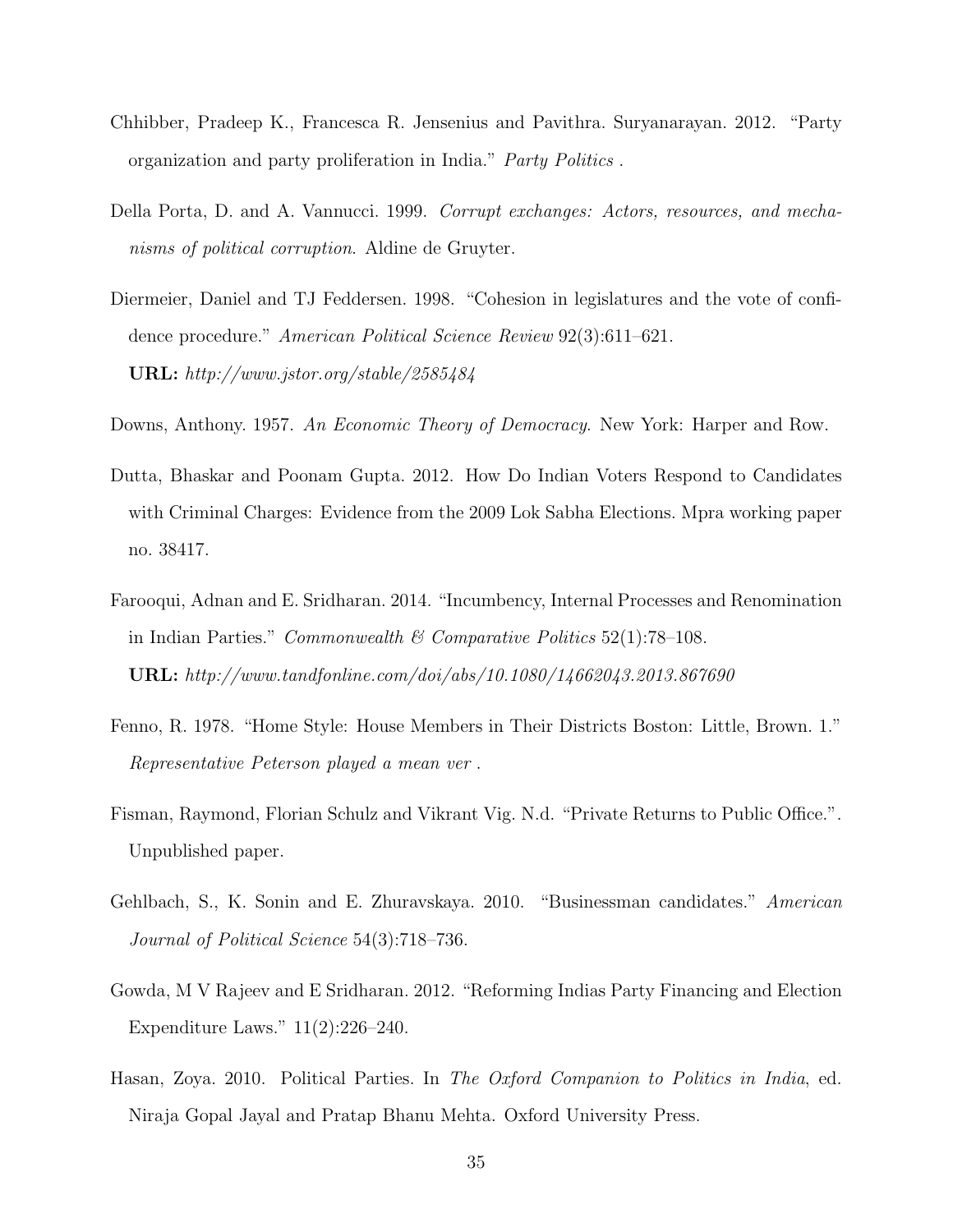- Kapur, Devesh and Milan Vaishnav. 2011. "Quid Pro Quo: Builders, Politicians, and Election Finance in India." Center for Global Development Working Paper 276.
- Kochanek, Stanley A. 1968. The Congress Party of India: The Dynamics of One-Party Democracy. Princeton, NJ: Princeton University Press.
- Kochanek, Stanley A. 2010. Corruption and the criminalization of politics in South Asia. In Routledge Handbook of South Asian Politics, ed. Paul Brass. Routledge.
- Kohli, Atul. 2009. Democracy and Development in India. From Socialism to Pro-Business. Oxford University Press.
- Kothari, Rajni. 1964. "The Congress' System'in India." Asian Survey pp. 1161–1173.
- Merchant, Minhaz. 2011. "How Much Does Your Lutyens MP Cost You?". URL: http://timesofindia.indiatimes.com/home/stoi/deep-focus/How-much-does-your-Lutyens-MP-cost-you/articleshow/11151049.cms
- Nichter, Simeon. 2008. "Vote buying or turnout buying? Machine politics and the secret ballot." American Political Science Review 102(01):19–31.
- Paul, Samuel, Vivekananda, M. 2004. "Holding a Mirror to the New Lok Sabha." *Economic* & Political Weekly 39(45):4927–4934.
- Reeves, Justin. N.d. "Running the Right Race: The Impact of Electoral Rules on Celebrity Candidate Entry.". Unpublished paper. Presented at the Annual Meeting of the Western Political Science Association. April 2014.
- Shugart, Matthew Soberg. 1998. "The Inverse Relationship Between Party Strength and Executive Strength : A Theory of Politicians ' Constitutional Choices Strength and Executive Strength : A Theory of Politicians Constitutional Choices." British Journal of Political Science  $null(1):1-29$ .